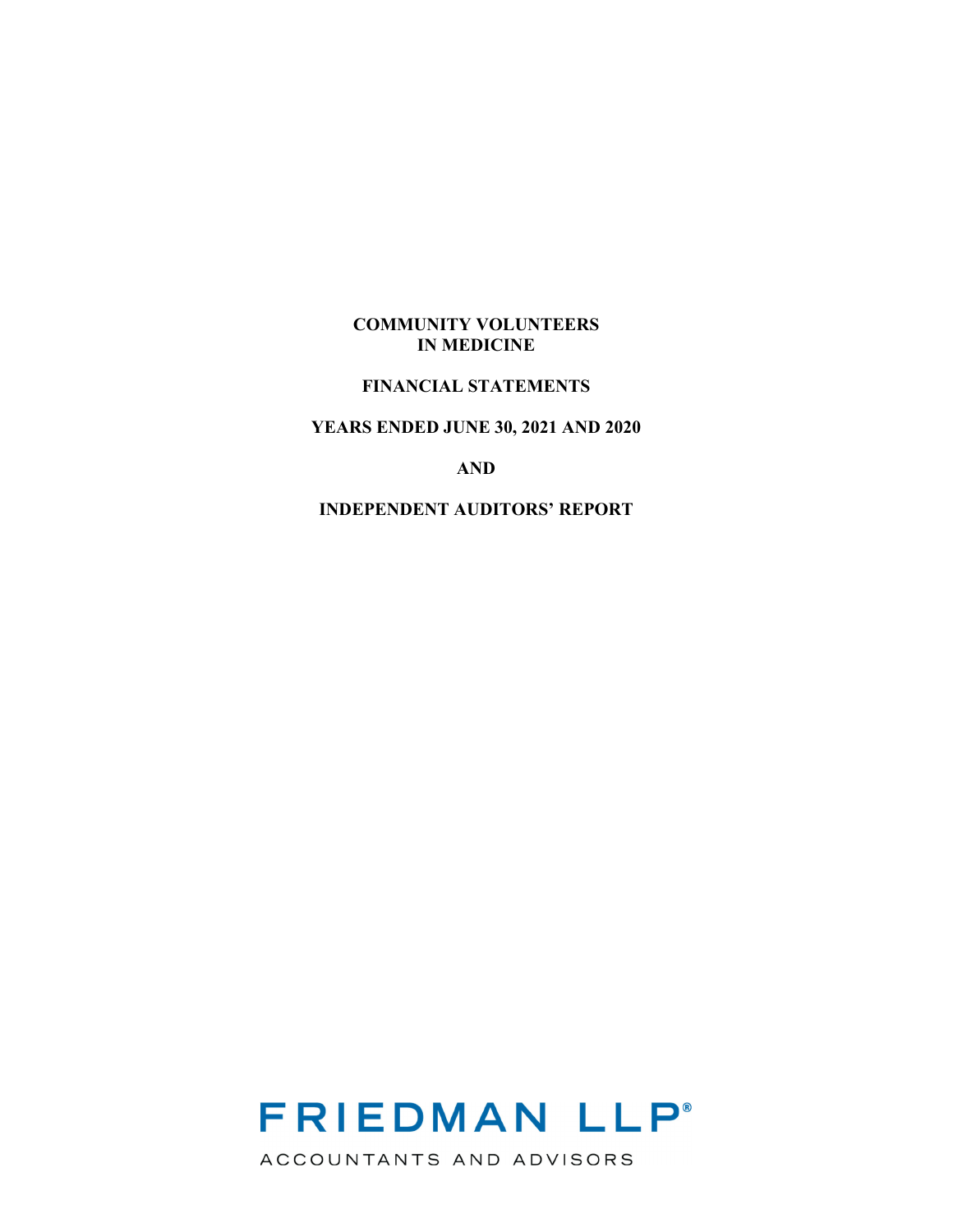# **TABLE OF CONTENTS**

|                                                    | Page     |
|----------------------------------------------------|----------|
| <b>Independent Auditors' Report</b>                | $1 - 2$  |
| <b>Financial Statements</b>                        |          |
| <b>Statements of Financial Position</b>            | 3        |
| Statements of Activities and Changes in Net Assets | $4 - 5$  |
| <b>Statements of Functional Expenses</b>           | $6 - 7$  |
| <b>Statements of Cash Flows</b>                    | 8        |
| Notes to Financial Statements                      | $9 - 24$ |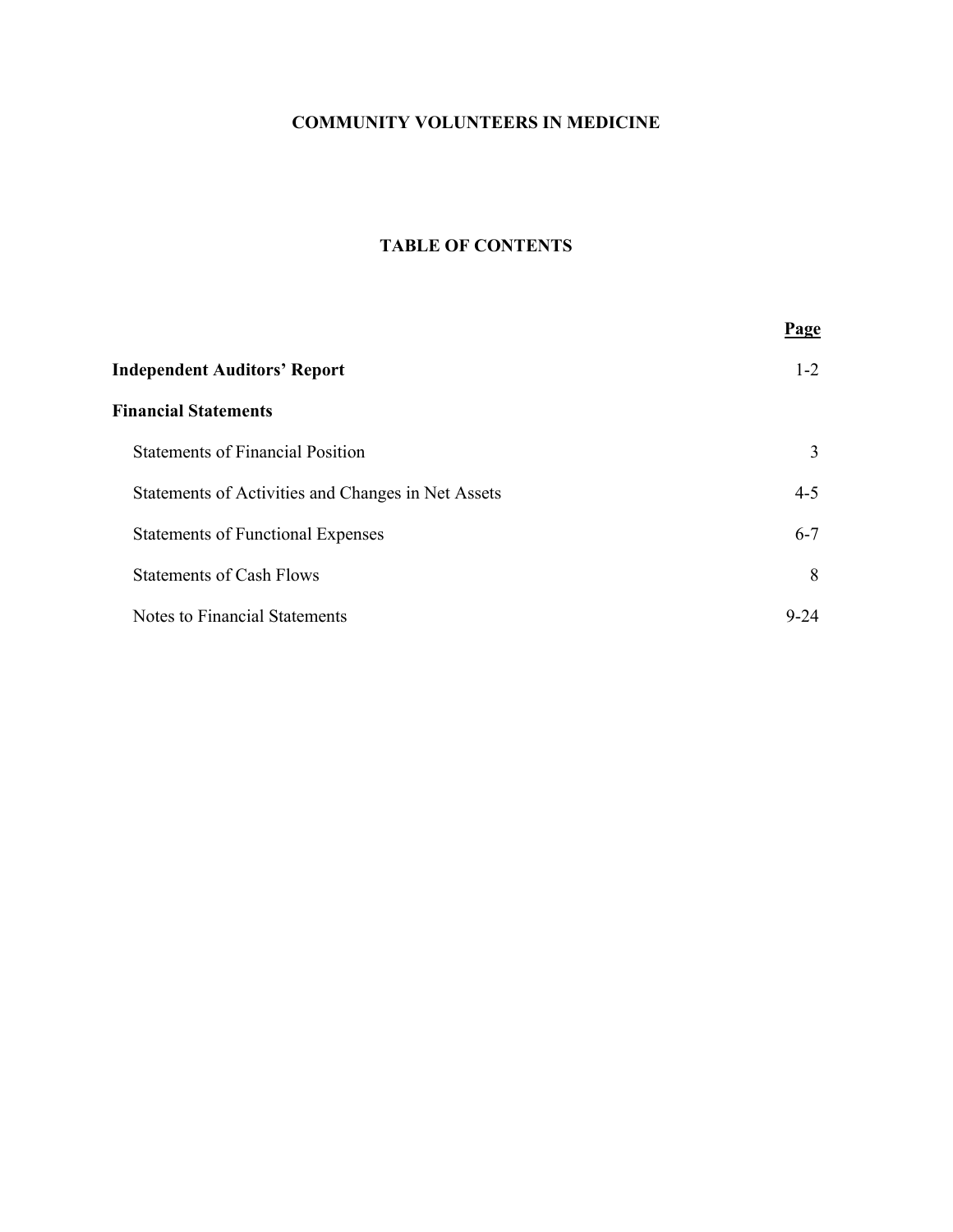# **FRIEDMAN LLP**<sup>®</sup>

ACCOUNTANTS AND ADVISORS

# **INDEPENDENT AUDITORS' REPORT**

To the Board of Directors Community Volunteers in Medicine West Chester, Pennsylvania

We have audited the accompanying financial statements of Community Volunteers in Medicine (a not-for-profit organization), which comprise the statements of financial position as of June 30, 2021 and 2020, and the related statements of activities and changes in net assets, functional expenses, and cash flows for the years then ended, and the related notes to the financial statements.

# **Management's Responsibility for the Financial Statements**

Management is responsible for the preparation and fair presentation of these financial statements in accordance with accounting principles generally accepted in the United States of America; this includes the design, implementation, and maintenance of internal control relevant to the preparation and fair presentation of financial statements that are free from material misstatement, whether due to fraud or error.

# **Auditors' Responsibility**

Our responsibility is to express an opinion on these financial statements based on our audits. We conducted our audits in accordance with auditing standards generally accepted in the United States of America. Those standards require that we plan and perform the audit to obtain reasonable assurance about whether the financial statements are free from material misstatement.

An audit involves performing procedures to obtain audit evidence about the amounts and disclosures in the financial statements. The procedures selected depend on the auditor's judgment, including the assessment of the risks of material misstatement of the financial statements, whether due to fraud or error. In making those risk assessments, the auditor considers internal control relevant to the Organization's preparation and fair presentation of the financial statements in order to design audit procedures that are appropriate in the circumstances, but not for the purpose of expressing an opinion on the effectiveness of the Organization's internal control. Accordingly, we express no such opinion. An audit also includes evaluating the appropriateness of accounting policies used and the reasonableness of significant accounting estimates made by management, as well as evaluating the overall presentation of the financial statements.

We believe that the audit evidence we have obtained is sufficient and appropriate to provide a basis for our audit opinion.

2000 Market Street, Suite 500, Philadelphia, PA 19103 p 215.496.9200 f 215.496.9604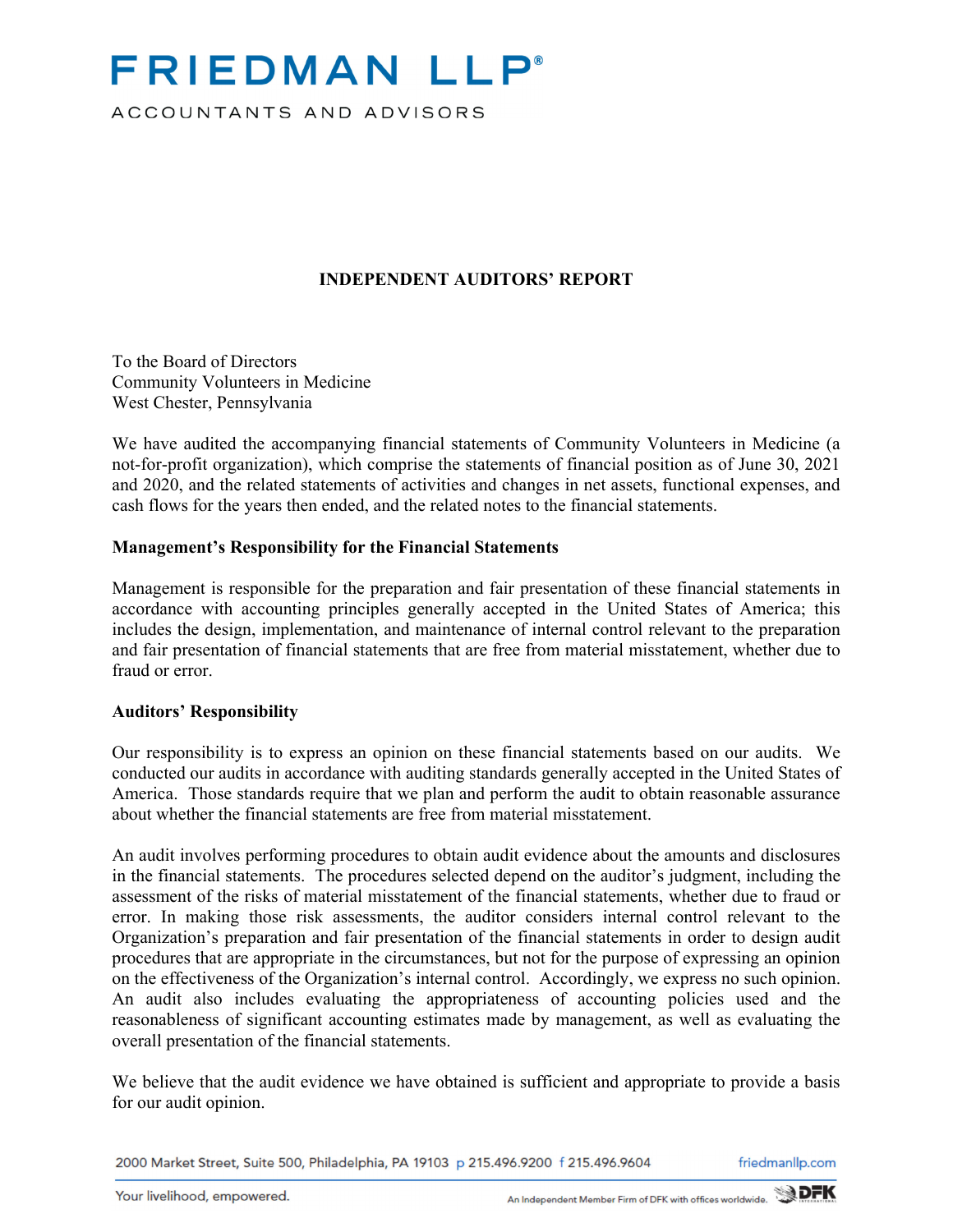# **Opinion**

In our opinion, the financial statements referred to above present fairly, in all material respects, the financial position of Community Volunteers in Medicine as of June 30, 2021 and 2020, and the changes in its net assets and its cash flows for the years then ended in accordance with accounting principles generally accepted in the United States of America.

Philadelphia, Pennsylvania

September 29. 2021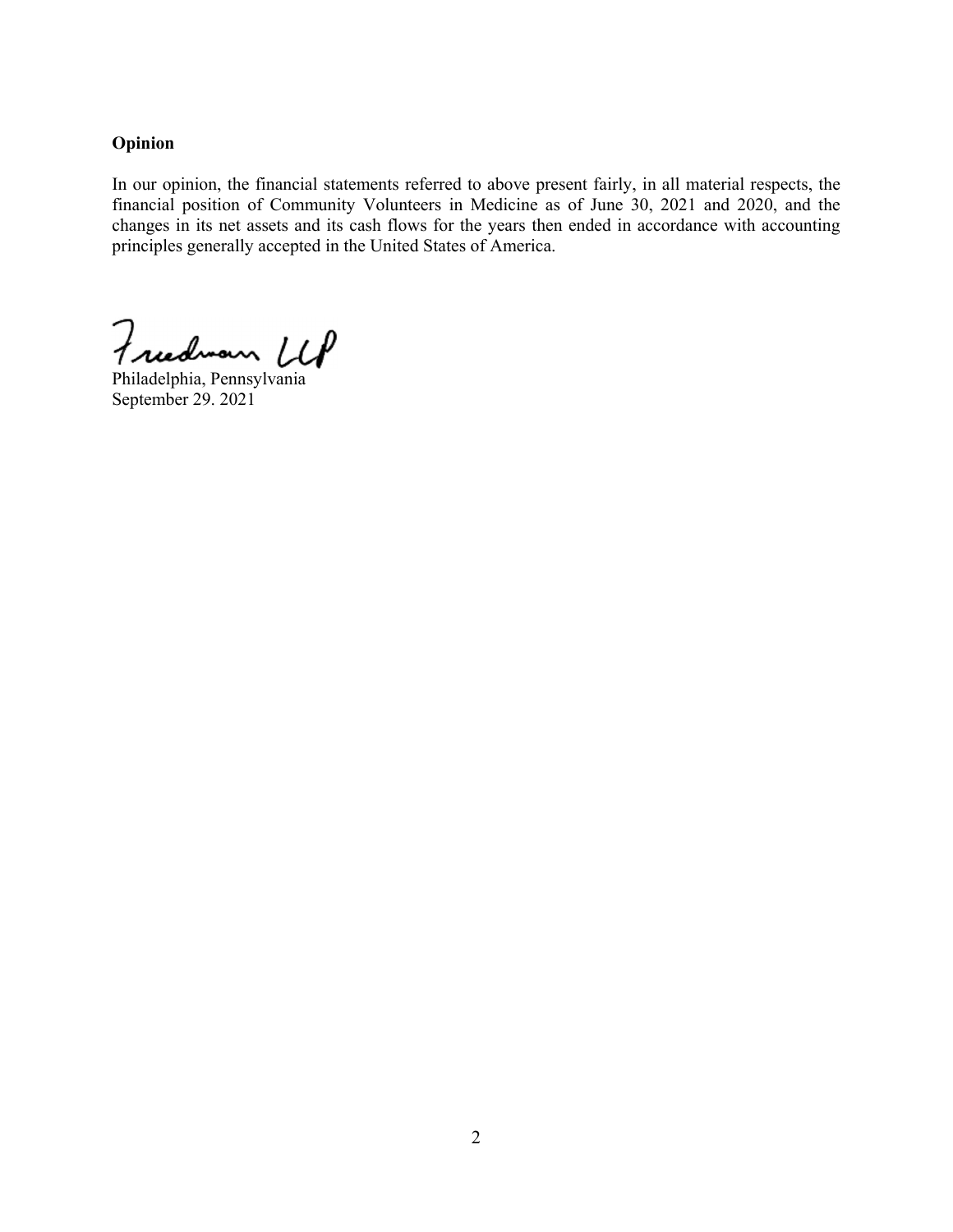# **STATEMENTS OF FINANCIAL POSITION**

| June 30, |                                                                                                                                                                                                                                                           |  |  |
|----------|-----------------------------------------------------------------------------------------------------------------------------------------------------------------------------------------------------------------------------------------------------------|--|--|
|          | 2020                                                                                                                                                                                                                                                      |  |  |
|          |                                                                                                                                                                                                                                                           |  |  |
|          |                                                                                                                                                                                                                                                           |  |  |
|          |                                                                                                                                                                                                                                                           |  |  |
|          | 2,517,630                                                                                                                                                                                                                                                 |  |  |
|          | 282,090                                                                                                                                                                                                                                                   |  |  |
|          | 43,320                                                                                                                                                                                                                                                    |  |  |
|          | 2,843,040                                                                                                                                                                                                                                                 |  |  |
|          | 10,045,019                                                                                                                                                                                                                                                |  |  |
|          |                                                                                                                                                                                                                                                           |  |  |
|          | 3,409,016                                                                                                                                                                                                                                                 |  |  |
|          |                                                                                                                                                                                                                                                           |  |  |
|          | 93,751                                                                                                                                                                                                                                                    |  |  |
|          | 16,390,826                                                                                                                                                                                                                                                |  |  |
|          |                                                                                                                                                                                                                                                           |  |  |
|          |                                                                                                                                                                                                                                                           |  |  |
|          |                                                                                                                                                                                                                                                           |  |  |
| \$       | 235,244                                                                                                                                                                                                                                                   |  |  |
|          | 327,212                                                                                                                                                                                                                                                   |  |  |
|          | 562,456                                                                                                                                                                                                                                                   |  |  |
|          |                                                                                                                                                                                                                                                           |  |  |
|          |                                                                                                                                                                                                                                                           |  |  |
|          | 416,788                                                                                                                                                                                                                                                   |  |  |
|          | 16,902                                                                                                                                                                                                                                                    |  |  |
|          | 433,690                                                                                                                                                                                                                                                   |  |  |
|          | 996,146                                                                                                                                                                                                                                                   |  |  |
|          |                                                                                                                                                                                                                                                           |  |  |
|          | 14,533,727                                                                                                                                                                                                                                                |  |  |
|          | 860,953                                                                                                                                                                                                                                                   |  |  |
|          | 15,394,680                                                                                                                                                                                                                                                |  |  |
|          | 16,390,826                                                                                                                                                                                                                                                |  |  |
|          | \$2,246,441<br>\$<br>142,241<br>89,005<br>2,477,687<br>12,523,161<br>3,544,506<br>122,862<br>\$18,668,216<br>$\overline{\mathcal{S}}$<br>227,885<br>227,885<br>16,902<br>16,902<br>244,787<br>17,381,194<br>1,042,235<br>18,423,429<br>\$<br>\$18,668,216 |  |  |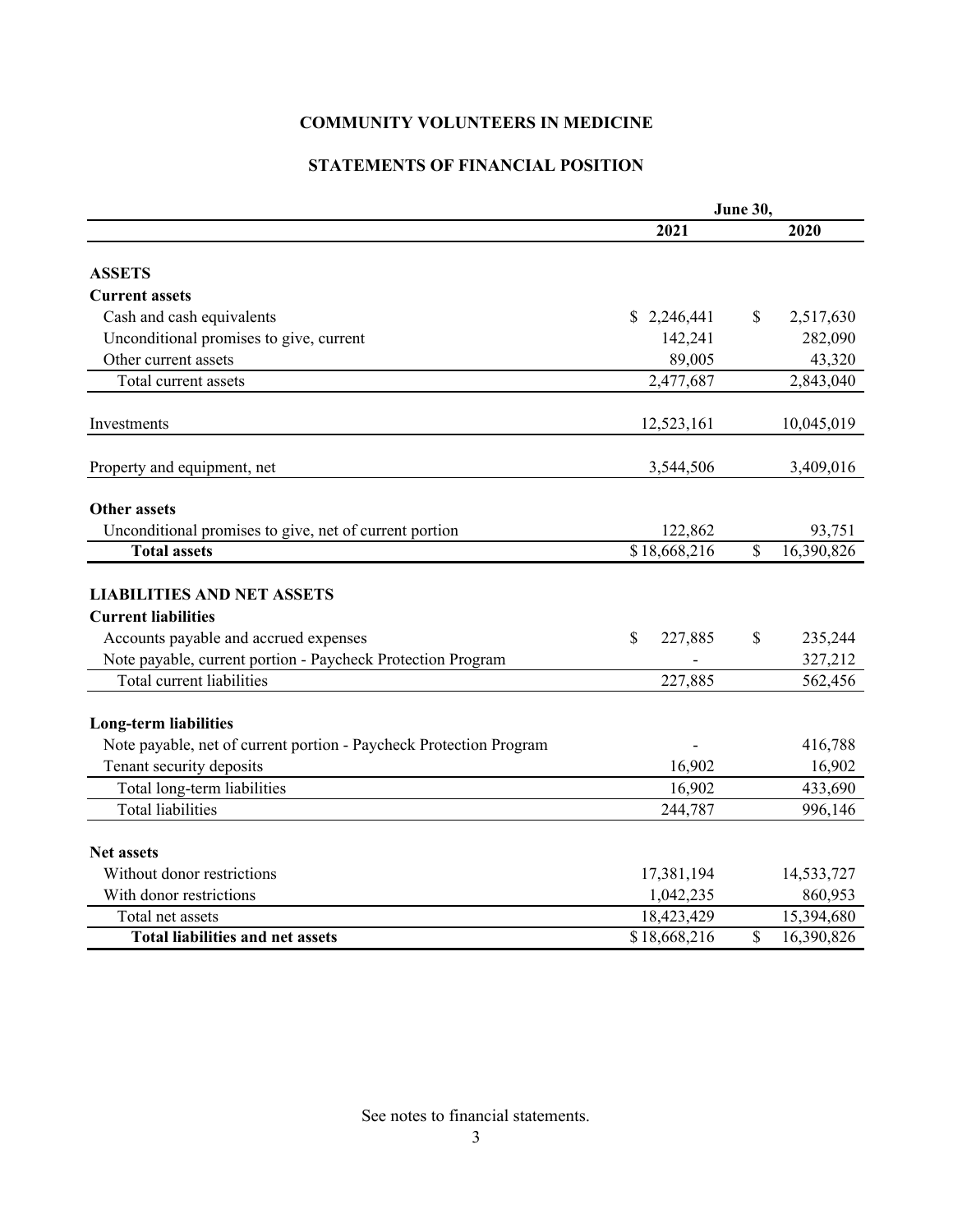# **STATEMENTS OF ACTIVITIES AND CHANGES IN NET ASSETS**

# **YEAR ENDED JUNE 30, 2021**

# **(With Comparative Totals for the Year Ended June 30, 2020)**

|                                                   | <b>Without Donor</b> |                     |    | <b>With Donor</b>   | 2021             |    | 2020         |
|---------------------------------------------------|----------------------|---------------------|----|---------------------|------------------|----|--------------|
|                                                   |                      | <b>Restrictions</b> |    | <b>Restrictions</b> | <b>Total</b>     |    | <b>Total</b> |
| <b>Support and revenue</b>                        |                      |                     |    |                     |                  |    |              |
| Contributions and grants                          | \$                   | 2,677,949           | S. | 508,965             | \$<br>3,186,914  | S. | 3,307,513    |
| Donated services                                  |                      | 3,068,150           |    |                     | 3,068,150        |    | 3,367,666    |
| Donated materials                                 |                      | 4,226,888           |    |                     | 4,226,888        |    | 4,052,800    |
| Patient contributions                             |                      | 66,230              |    |                     | 66,230           |    | 67,768       |
| Fundraising events                                |                      | 350,087             |    |                     | 350,087          |    |              |
| Investment income, net                            |                      | 2,655,108           |    |                     | 2,655,108        |    | 388,847      |
| Miscellaneous income                              |                      | 2,741               |    |                     | 2,741            |    | 2,738        |
| Net assets released from restrictions             |                      | 327,683             |    | (327, 683)          |                  |    |              |
| Total support and revenue                         |                      | 13,374,836          |    | 181,282             | 13,556,118       |    | 11,187,332   |
| <b>Expenses</b>                                   |                      |                     |    |                     |                  |    |              |
| Program services                                  |                      | 10,316,806          |    |                     | 10,316,806       |    | 10,407,939   |
| Supporting services                               |                      |                     |    |                     |                  |    |              |
| Management and general                            |                      | 341,383             |    |                     | 341,383          |    | 312,451      |
| Fundraising                                       |                      |                     |    |                     |                  |    |              |
| Direct donor benefit                              |                      | 60,177              |    |                     | 60,177           |    |              |
| Fundraising, other                                |                      | 662,412             |    | $\blacksquare$      | 662,412          |    | 472,017      |
| Total supporting services                         |                      | 1,063,972           |    | $\blacksquare$      | 1,063,972        |    | 784,468      |
| Total expenses                                    |                      | 11,380,778          |    | $\blacksquare$      | 11,380,778       |    | 11,192,407   |
| Change in net assets from operations              |                      | 1,994,058           |    | 181,282             | 2,175,340        |    | (5,075)      |
| Nonoperating                                      |                      |                     |    |                     |                  |    |              |
| Forgiveness of debt - Paycheck Protection Program |                      | 744,000             |    |                     | 744,000          |    |              |
| Building rental income                            |                      | 285,207             |    |                     | 285,207          |    | 256,322      |
| Building expenses                                 |                      | (175, 798)          |    |                     | (175, 798)       |    | (205, 816)   |
|                                                   |                      | 853,409             |    |                     | 853,409          |    | 50,506       |
| Changes in net assets                             |                      | 2,847,467           |    | 181,282             | 3,028,749        |    | 45,431       |
| Net assets, beginning of year                     |                      | 14,533,727          |    | 860,953             | 15,394,680       |    | 15,349,249   |
| Net assets, end of year                           | \$                   | 17,381,194          | \$ | 1,042,235           | \$<br>18,423,429 | \$ | 15,394,680   |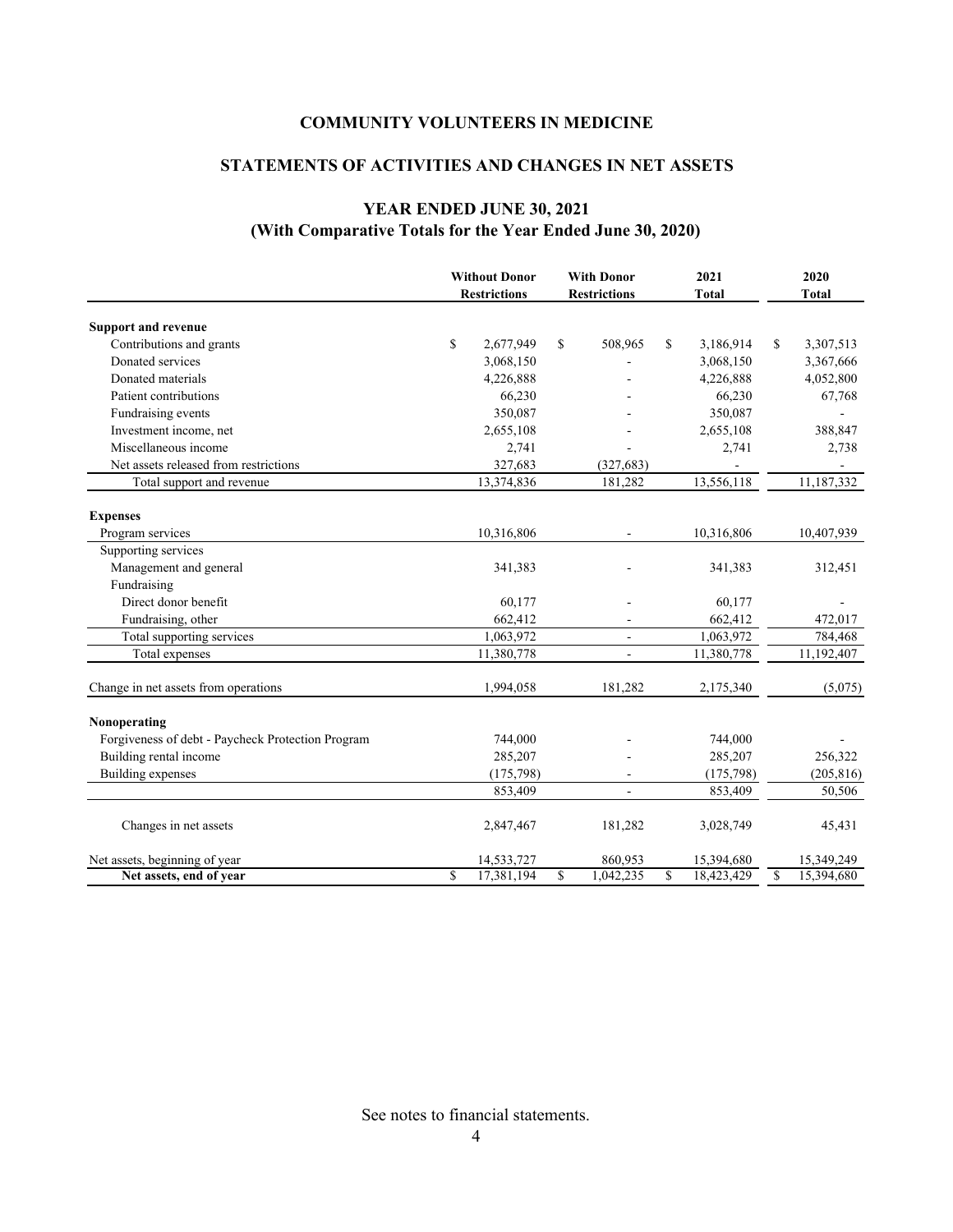# **STATEMENT OF ACTIVITIES AND CHANGES IN NET ASSETS**

# **YEAR ENDED JUNE 30, 2020**

|                                       | <b>Without Donor</b> |            |                     | <b>With Donor</b>        |                  |
|---------------------------------------|----------------------|------------|---------------------|--------------------------|------------------|
|                                       | <b>Restrictions</b>  |            | <b>Restrictions</b> |                          | <b>Total</b>     |
| <b>Support and revenue</b>            |                      |            |                     |                          |                  |
| Contributions and grants              | \$                   | 3,052,351  | \$                  | 255,162                  | \$<br>3,307,513  |
| Donated services                      |                      | 3,367,666  |                     |                          | 3,367,666        |
| Donated materials                     |                      | 4,052,800  |                     |                          | 4,052,800        |
| Patient contributions                 |                      | 67,768     |                     |                          | 67,768           |
| Investment income, net                |                      | 388,847    |                     |                          | 388,847          |
| Miscellaneous income                  |                      | 2,738      |                     |                          | 2,738            |
| Net assets released from restrictions |                      | 168,131    |                     | (168, 131)               |                  |
| Total support and revenue             |                      | 11,100,301 |                     | 87,031                   | 11,187,332       |
|                                       |                      |            |                     |                          |                  |
| <b>Expenses</b>                       |                      |            |                     |                          |                  |
| Program services                      |                      | 10,407,939 |                     |                          | 10,407,939       |
| Supporting services                   |                      |            |                     |                          |                  |
| Management and general                |                      | 312,451    |                     |                          | 312,451          |
| Fundraising                           |                      |            |                     |                          |                  |
| Fundraising, other                    |                      | 472,017    |                     |                          | 472,017          |
| <b>Total Supporting services</b>      |                      | 784,468    |                     |                          | 784,468          |
| Total expenses                        |                      | 11,192,407 |                     | $\overline{\phantom{0}}$ | 11,192,407       |
| Change in net assets from operations  |                      | (92, 106)  |                     | 87,031                   | (5,075)          |
| Nonoperating                          |                      |            |                     |                          |                  |
| Building rental income                |                      | 256,322    |                     |                          | 256,322          |
| <b>Building expenses</b>              |                      | (205, 816) |                     |                          | (205, 816)       |
|                                       |                      | 50,506     |                     |                          | 50,506           |
|                                       |                      |            |                     |                          |                  |
| Changes in net assets                 |                      | (41,600)   |                     | 87,031                   | 45,431           |
| Net assets, beginning of year         |                      | 14,575,327 |                     | 773,922                  | 15,349,249       |
| Net assets, end of year               | \$                   | 14,533,727 | \$                  | 860,953                  | \$<br>15,394,680 |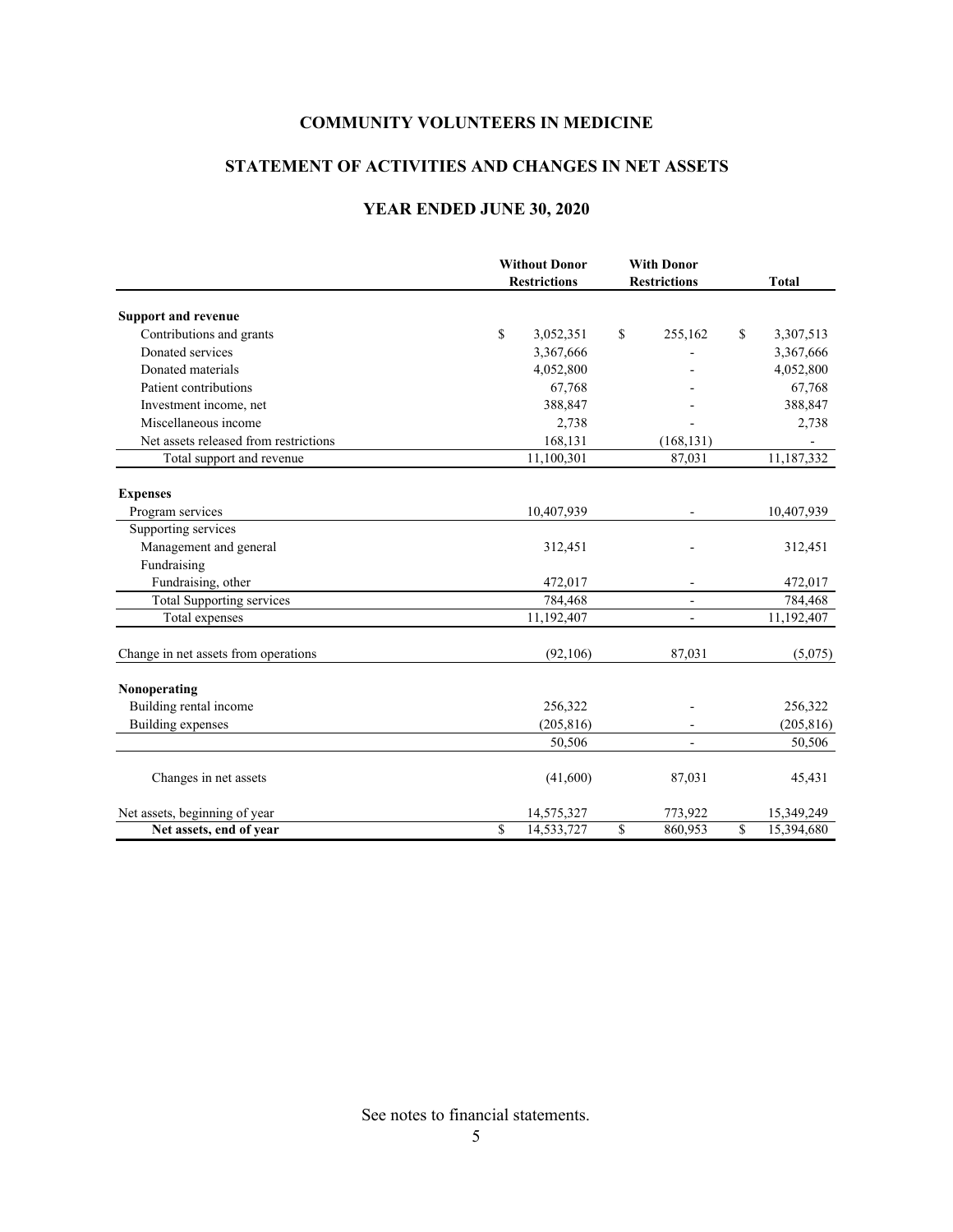# **STATEMENT OF FUNCTIONAL EXPENSES**

# **YEAR ENDED JUNE 30, 2021**

|                                       |                  |               | <b>Supporting Services</b>     |              |                          |    |                   |     |              |
|---------------------------------------|------------------|---------------|--------------------------------|--------------|--------------------------|----|-------------------|-----|--------------|
|                                       |                  |               | <b>Fundraising</b>             |              |                          |    | <b>Total</b>      |     |              |
|                                       | Program          | Management    | <b>Direct Donor</b>            |              | Fundraising,             |    | <b>Supporting</b> |     |              |
|                                       | <b>Services</b>  | and General   | <b>Benefit</b>                 |              | Other                    |    | <b>Services</b>   |     | <b>Total</b> |
| Salaries, payroll taxes and benefits  | \$<br>2,685,932  | \$<br>213,727 | \$<br>$\overline{\phantom{a}}$ | $\mathbb{S}$ | 514,234                  | S. | 727,961           | \$. | 3,413,893    |
| Depreciation                          | 127,868          |               |                                |              |                          |    |                   |     | 127,868      |
| Fundraising event                     |                  |               | 52,959                         |              | 497                      |    | 53,456            |     | 53,456       |
| Insurance                             | 8,462            | 27,695        |                                |              |                          |    | 27,695            |     | 36,157       |
| Medical drugs, materials and supplies | 174,209          |               | $\overline{\phantom{a}}$       |              | $\overline{\phantom{0}}$ |    |                   |     | 174,209      |
| Operating expenses                    | 67,398           | 15,117        |                                |              | 35,354                   |    | 50,471            |     | 117,869      |
| Professional services                 | 115,568          | 20,843        | 1,250                          |              | 37,366                   |    | 59,459            |     | 175,027      |
| Occupancy                             | 74,094           | 21,024        |                                |              |                          |    | 21,024            |     | 95,118       |
| Donated services                      |                  |               |                                |              |                          |    |                   |     |              |
| Medical and dental services           | 79,249           |               |                                |              |                          |    |                   |     | 79,249       |
| Medical consults                      | 58,449           |               |                                |              |                          |    |                   |     | 58,449       |
| Professional volunteer hours          | 1,033,873        |               | 100                            |              | 66,920                   |    | 67,020            |     | 1,100,893    |
| Labs and radiology                    | 1,706,125        |               | $\overline{\phantom{0}}$       |              |                          |    |                   |     | 1,706,125    |
| Professional services                 |                  | 42,434        | $\overline{a}$                 |              |                          |    | 42,434            |     | 42,434       |
| Donated materials                     |                  |               |                                |              |                          |    |                   |     |              |
| Prescription drugs                    | 4,185,579        |               |                                |              |                          |    |                   |     | 4,185,579    |
| Other                                 |                  | 543           | 5,868                          |              | 8,041                    |    | 14,452            |     | 14,452       |
| <b>Total expenses</b>                 | \$<br>10,316,806 | \$<br>341,383 | \$<br>60,177                   | \$           | 662,412                  |    | \$1,063,972       |     | 11,380,778   |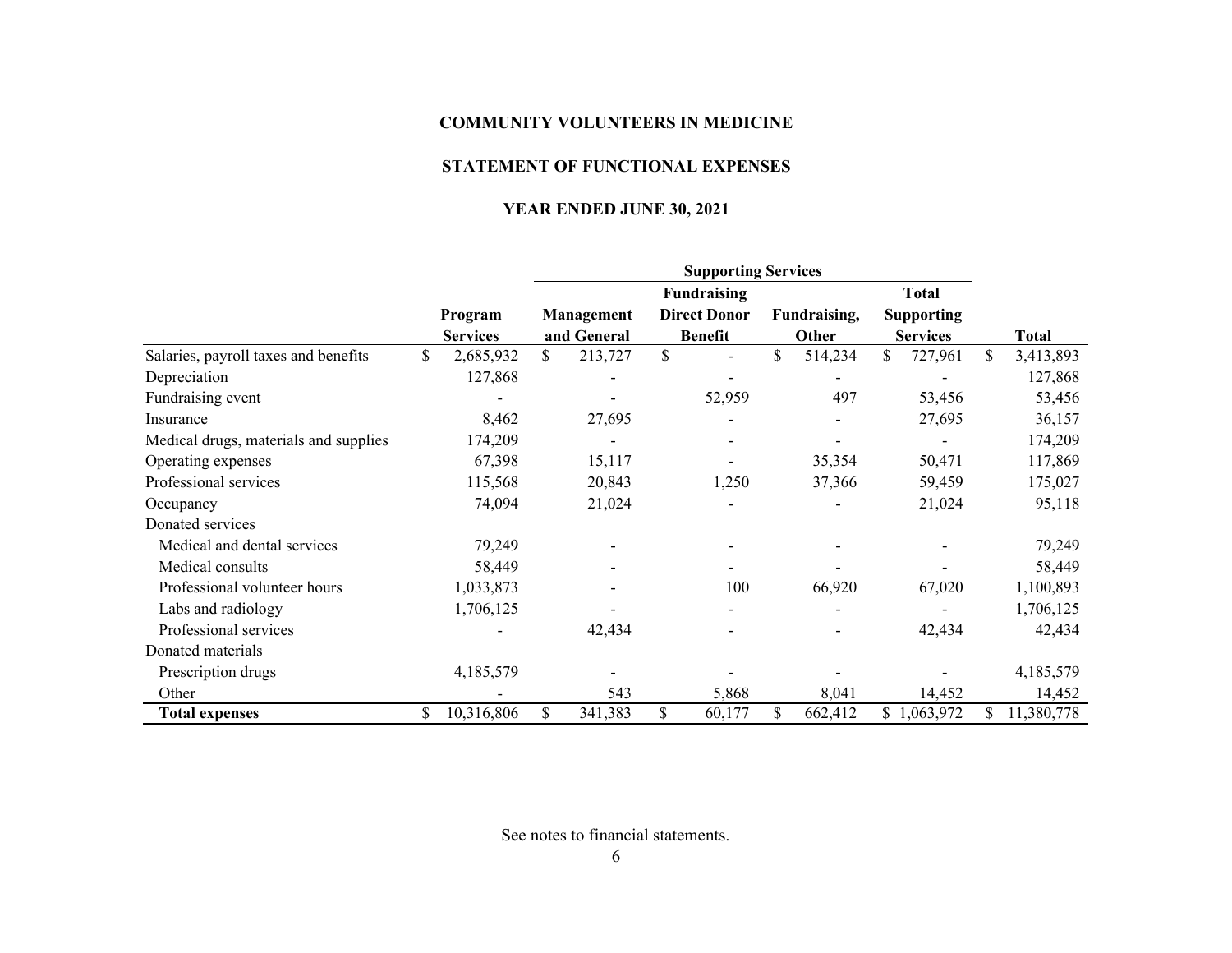# **STATEMENT OF FUNCTIONAL EXPENSES**

# **YEAR ENDED JUNE 30, 2020**

|                                       | <b>Supporting Services</b> |                 |    |             |              |                          |    |              |                   |                  |
|---------------------------------------|----------------------------|-----------------|----|-------------|--------------|--------------------------|----|--------------|-------------------|------------------|
|                                       |                            |                 |    |             |              | <b>Fundraising</b>       |    |              | <b>Total</b>      |                  |
|                                       |                            | Program         |    | Management  |              | <b>Direct Donor</b>      |    | Fundraising, | <b>Supporting</b> |                  |
|                                       |                            | <b>Services</b> |    | and General |              | <b>Benefit</b>           |    | Other        | <b>Services</b>   | <b>Total</b>     |
| Salaries, payroll taxes and benefits  | \$                         | 2,621,183       | \$ | 190,406     | $\mathbb{S}$ | $\overline{\phantom{0}}$ | \$ | 380,812      | \$<br>571,218     | \$<br>3,192,401  |
| Depreciation                          |                            | 88,035          |    |             |              |                          |    |              |                   | 88,035           |
| Fundraising event                     |                            |                 |    |             |              |                          |    | 5,154        | 5,154             | 5,154            |
| Insurance                             |                            | 7,631           |    | 28,350      |              |                          |    |              | 28,350            | 35,981           |
| Medical drugs, materials and supplies |                            | 135,148         |    | 892         |              |                          |    |              | 892               | 136,040          |
| Operating expenses                    |                            | 33,089          |    | 40,387      |              | $\overline{\phantom{a}}$ |    | 48,994       | 89,381            | 122,470          |
| Professional services                 |                            | 66,190          |    | 20,024      |              |                          |    | 19,422       | 39,446            | 105,636          |
| Occupancy                             |                            | 64,086          |    | 22,138      |              |                          |    |              | 22,138            | 86,224           |
| Donated services                      |                            |                 |    |             |              |                          |    |              |                   |                  |
| Medical and dental services           |                            | 165,464         |    |             |              |                          |    |              |                   | 165,464          |
| Medical consults                      |                            | 70,544          |    |             |              |                          |    |              |                   | 70,544           |
| Professional volunteer hours          |                            | 1,282,704       |    |             |              |                          |    | 17,250       | 17,250            | 1,299,954        |
| Labs and radiology                    |                            | 1,790,806       |    |             |              | -                        |    |              |                   | 1,790,806        |
| Professional services                 |                            | 40,898          |    |             |              |                          |    |              |                   | 40,898           |
| Donated materials                     |                            |                 |    |             |              |                          |    |              |                   |                  |
| Prescription drugs                    |                            | 4,018,649       |    |             |              |                          |    |              |                   | 4,018,649        |
| Other                                 |                            | 23,512          |    | 10,254      |              |                          |    | 385          | 10,639            | 34,151           |
| <b>Total expenses</b>                 | \$                         | 10,407,939      | \$ | 312,451     | \$           |                          | \$ | 472,017      | \$<br>784,468     | \$<br>11,192,407 |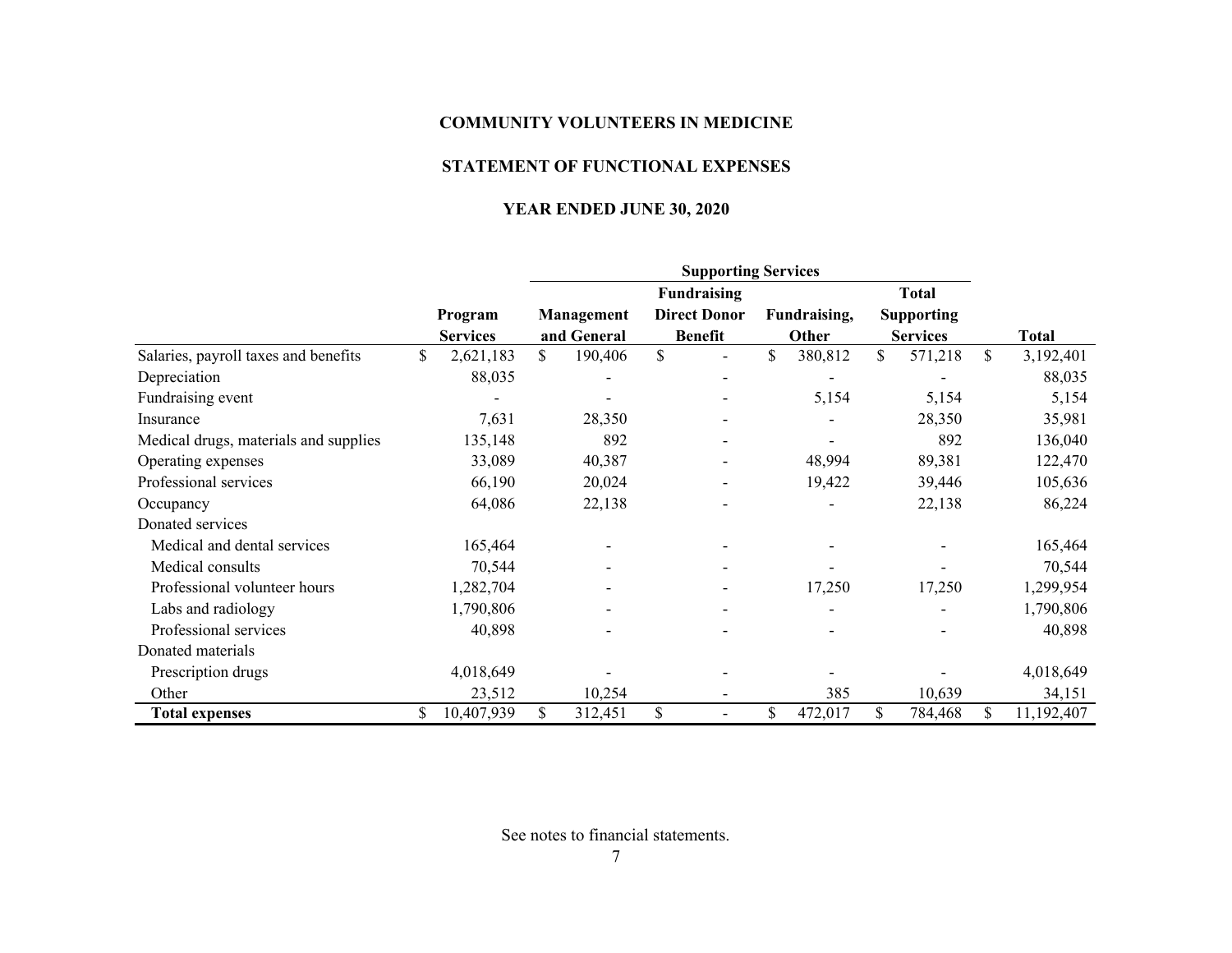# **STATEMENTS OF CASH FLOWS**

|                                                          |    | Year Ended June 30, |    |             |
|----------------------------------------------------------|----|---------------------|----|-------------|
|                                                          |    | 2021                |    | 2020        |
| <b>Cash flows from operating activities</b>              |    |                     |    |             |
| Changes in net assets                                    | \$ | 3,028,749           | \$ | 45,431      |
| Adjustments to reconcile changes in net assets to net    |    |                     |    |             |
| cash used in operating activities                        |    |                     |    |             |
| Depreciation                                             |    | 208,993             |    | 172,833     |
| Net unrealized gains on investments                      |    | (2,171,298)         |    | (215,591)   |
| Realized (gains) losses on investments                   |    | (335,761)           |    | 4,856       |
| Donated property and equipment                           |    | (107, 857)          |    |             |
| Donated stock                                            |    | (84,918)            |    | (89, 678)   |
| Forgiveness of debt - Paycheck Protection Program        |    | (744,000)           |    |             |
| Changes in operating assets and liabilities              |    |                     |    |             |
| Unconditional promises to give                           |    | 110,738             |    | (187, 810)  |
| Other current assets                                     |    | (45,685)            |    | 24,178      |
| Accounts payable                                         |    | 10,117              |    | (140, 293)  |
| Accrued expenses                                         |    | (17, 476)           |    | 47,094      |
| Tenant security deposits                                 |    |                     |    | 2,800       |
| Net cash used in operating activities                    |    | (148, 398)          |    | (336, 180)  |
|                                                          |    |                     |    |             |
| Cash flows from investing activities                     |    |                     |    |             |
| Purchase of property and equipment                       |    | (236, 626)          |    | (244, 931)  |
| Purchase of investments                                  |    | (3,222,443)         |    | (2,010,871) |
| Proceeds from the sale of investments                    |    | 3,336,278           |    | 3,009,754   |
| Net cash (used in) provided by investing activities      |    | (122, 791)          |    | 753,952     |
| <b>Cash flows from financing activities</b>              |    |                     |    |             |
| Proceeds from note payable - Paycheck Protection Program |    |                     |    | 744,000     |
|                                                          |    |                     |    |             |
| Net (decrease) increase in cash and cash equivalents     |    | (271, 189)          |    | 1,161,772   |
| Cash and cash equivalents, beginning of year             |    | 2,517,630           |    | 1,355,858   |
| Cash and cash equivalents, end of year                   | \$ | 2,246,441           | \$ | 2,517,630   |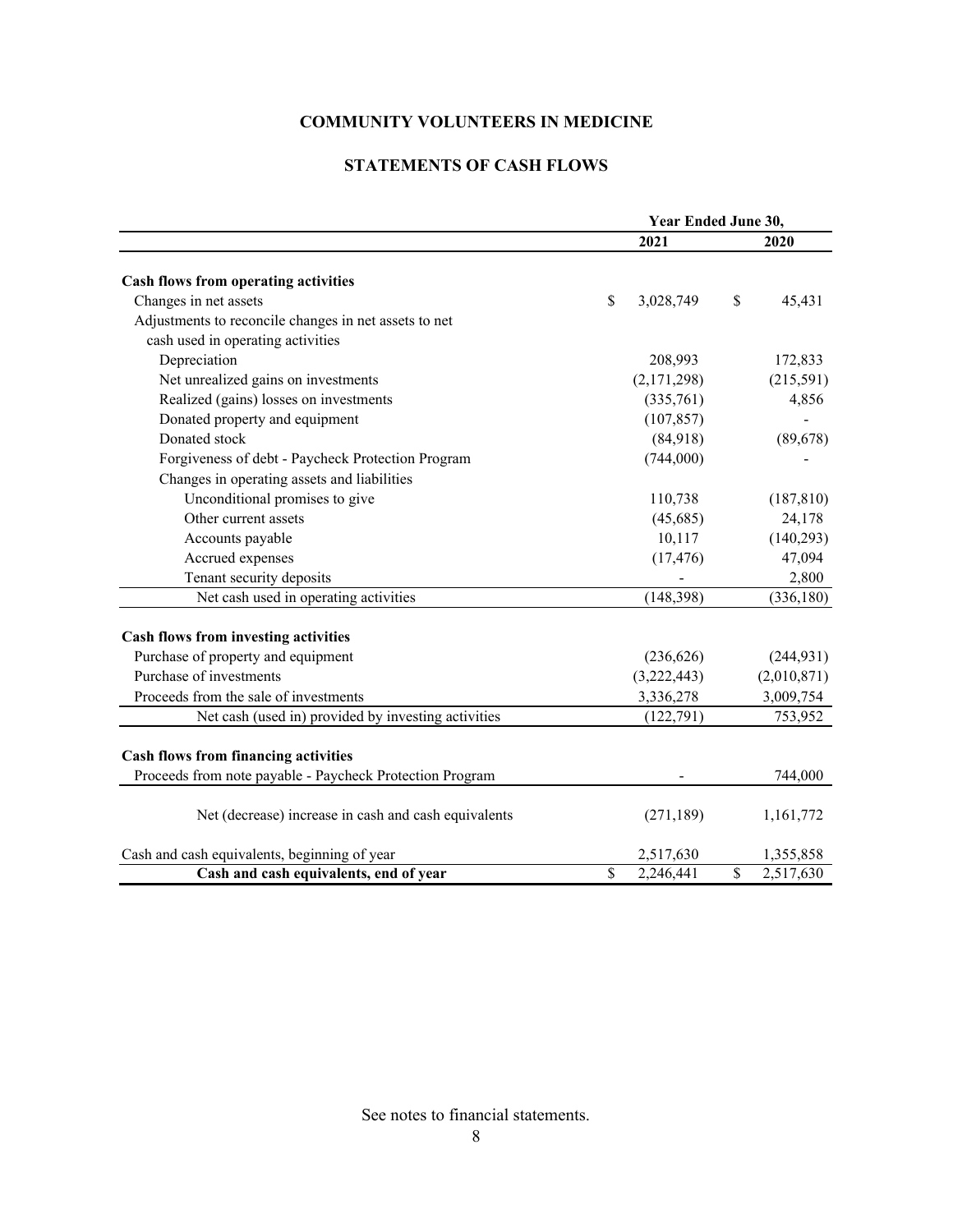# **NOTES TO FINANCIAL STATEMENTS**

# **1 - NATURE OF ORGANIZATION**

#### **Organization**

Community Volunteers in Medicine ("CVIM") is a non-profit community based organization which provides compassionate medical and dental care and health education to people who live or work in Chester County who lack access to insurance in order to support their goals to lead productive, healthy and hopeful lives.

#### **2 - SUMMARY OF SIGNIFICANT ACCOUNTING POLICIES**

#### **Basis of Presentation**

The accompanying financial statements reflect the accounts of CVIM and have been prepared on the accrual basis of accounting in accordance with generally accepted accounting principles (U.S. GAAP) and presented in accordance with Accounting Standards Update ("ASU") 2016-14, Presentation of Financial Statements of Not-for-Profit Entities.

#### **Support and Revenue Recognition**

CVIM determines the amount of revenue to be recognized from contracts with customers through application of the following steps:

- Identification of the contract, or contracts with customer;
- Identification of the performance obligations in the contract;
- Determination of the transaction price;
- Allocation of the transaction price to the performance obligations in the contract; and recognition of revenue when or as CVIM satisfies the performance obligations.

*Special Event Revenue* – CVIM hosts an annual special event and receives contributions in advance of the event. The portion of the special event payment that is conditioned upon the event taking place is recognized as revenue when the donor receives the benefit of the services, which is typically at the point in time when the event is held. The portion of a special event payment that is not conditioned on the event taking place is recognized when received. Payment for these contracts are received upon registration for the events. For the year ended June 30, 2021, the special event revenue totaled \$350,087. For the year ended June 30, 2020, the special event was canceled. Payments received for the event, totaling approximately \$178,000 as of June 30, 2020, were not conditioned on the event taking place and were recognized as contributions when received.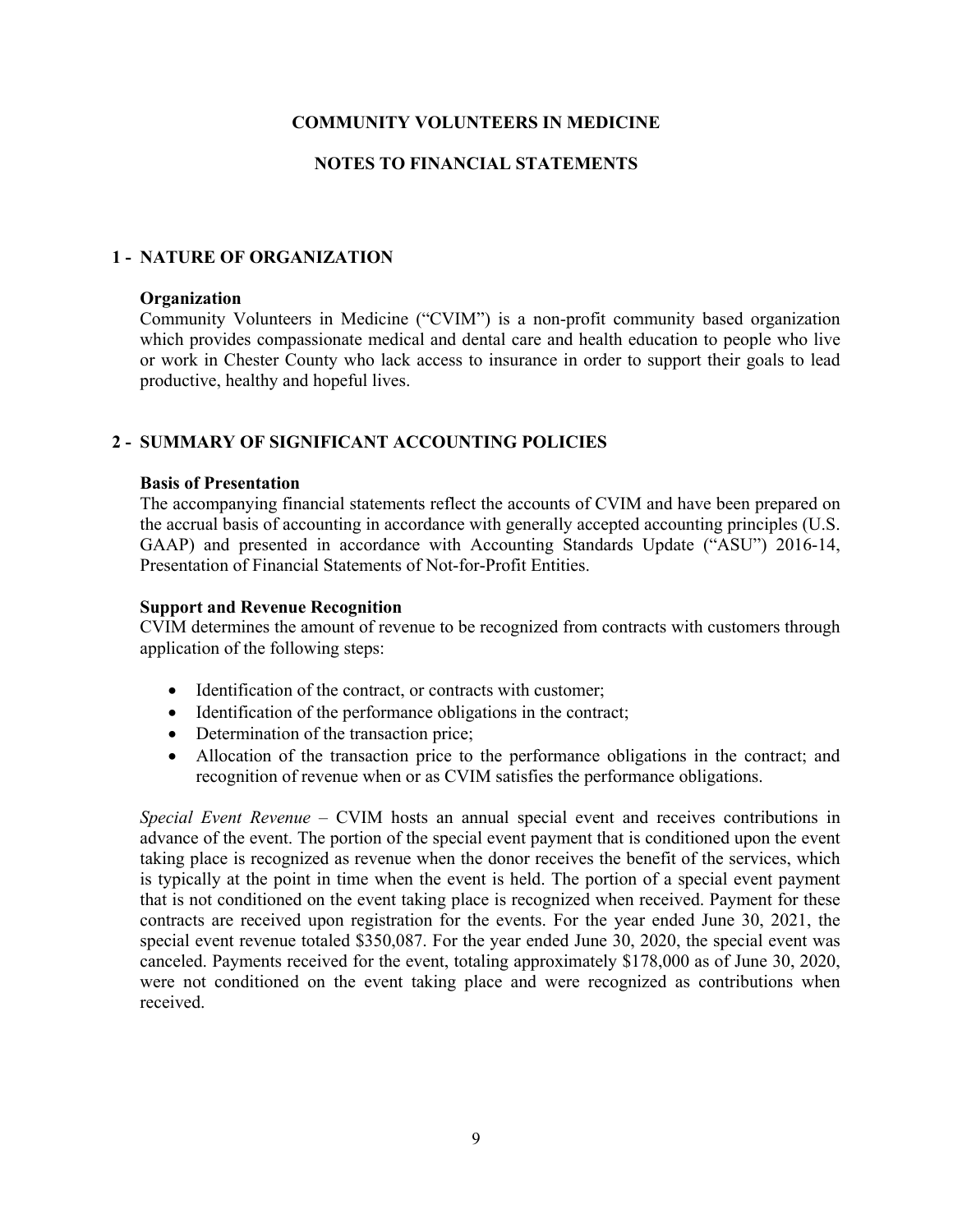#### **NOTES TO FINANCIAL STATEMENTS**

#### **2 - SUMMARY OF SIGNIFICANT ACCOUNTING POLICIES** (Continued)

#### **Support and Revenue Recognition** (Continued)

*Contributions and grants and patient contributions* – CVIM recognizes revenue from contribution and grants in accordance with ASU 2018-08, *Not-for-Profit Entities – Clarifying the Scope and Accounting Guidance for Contributions Received and Contributions Made* (Topic 958). Unconditional promises to give cash and other assets to CVIM are reported as contributions and recorded at fair value on the date the promise is received. All contributions are considered to be available for use without restriction unless specifically restricted by the donor. Support that is restricted by the donor is reported as an increase in without donor restriction net assets if the restriction expires in the reporting period in which the support is recognized. All other donorrestricted support is reported as an increase in donor restricted net assets, depending on the nature of the restriction. When a restriction expires (that is, when a stipulated time restriction ends or purpose restriction is accomplished), donor restricted net assets are reclassified as without donor restriction net assets and reported in the statements of activities as net assets released from restrictions. Contributions and grants and patient contributions amounted to \$3,253,144 and \$3,375,281 for the years ended June 30, 2021 and 2020, respectively.

Endowment contributions and investments are restricted by the donor in perpetuity. Investment earnings available for distribution are recorded as net assets without donor restriction.

#### **In-kind Contributions and Expenses**

Contributions of donated noncash assets are recorded at their fair values in the period received. Donated drugs, laboratory testing, and supplies are recorded at their fair values in the period received as contributions, as donated services and materials with offsetting expenses. CVIM's policy is to record drugs donated for use of the patients through patient assistance programs as contributions with offsetting expenses. Contributions of donated services that create or enhance non-financial assets or that require specialized skills, are provided by individuals possessing those skills, and would typically need to be purchased if not provided by donation, are recorded at their fair values in the period received as contributions with offsetting expenses. In addition, CVIM receives services of unpaid officers, board members, and volunteers. The value of these services is not reflected in the accompanying financial statements as these services do not meet the criteria for recognition as contributed services. Non-cash contributions reflected in the accompanying statements of activities and changes in net assets exclude contributions of donated publicly traded stock. These contributions are recorded in the same manner as cash contributions, as typically CVIM sells all donated publicly traded stock upon receipt.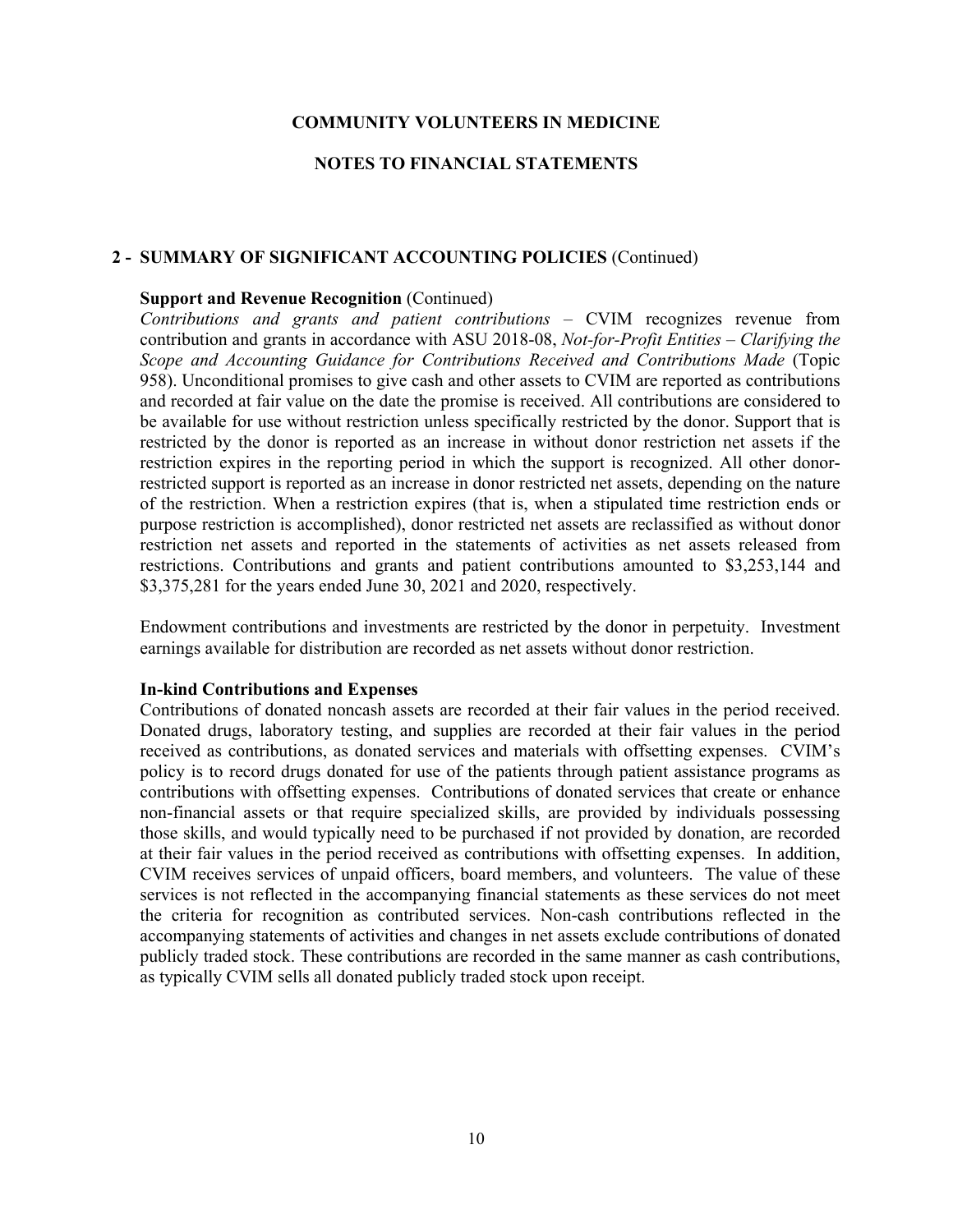# **NOTES TO FINANCIAL STATEMENTS**

# **2 - SUMMARY OF SIGNIFICANT ACCOUNTING POLICIES** (Continued)

#### **Net Assets**

Net assets, revenues, and other support are classified based on the existence or absence of donorimposed restrictions. Accordingly, net assets and changes therein are classified and reported as follows:

*Net Assets Without Donor Restrictions* – Net assets available for use in general operations and not subject to donor restrictions. From time to time the Board of Directors may designate a portion of these net assets for specific purposes which makes them unavailable for use at management's discretion.

*Net Assets With Donor Restrictions* – Net assets subject to donor-imposed restrictions. Some donor-imposed restrictions are temporary in nature, such as those that will be met by the passage of time or other events or purposes specified by the donor. Other donor-imposed restrictions are permanent in nature, where the donor stipulates that such resources be maintained in perpetuity. Generally, the donors of these assets permit CVIM to use all or part of the income earned on related investments for general or specific purposes.

#### **Use of Estimates**

The preparation of financial statements in conformity with U.S. GAAP requires management to make estimates and assumptions that affect the reported amounts of assets and liabilities and disclosure of contingent assets and liabilities at the date of the financial statements and the reported amounts of revenues, gains, other support, and expenses during the reporting period. Actual results could differ from those estimates.

#### **Cash and Cash Equivalents**

CVIM considers all highly liquid investments with a maturity of three months or less when purchased to be cash equivalents.

#### **Unconditional Promises to Give**

Unconditional promises to give are recorded as received at the present value of their net realizable value, using interest rates applicable to the years in which the promises are received to discount these amounts. Amortization of discounts is included in contribution revenue. CVIM uses an allowance method to determine uncollectible promises receivable. The allowance is based on prior years' experience and management's analysis of specific promises made.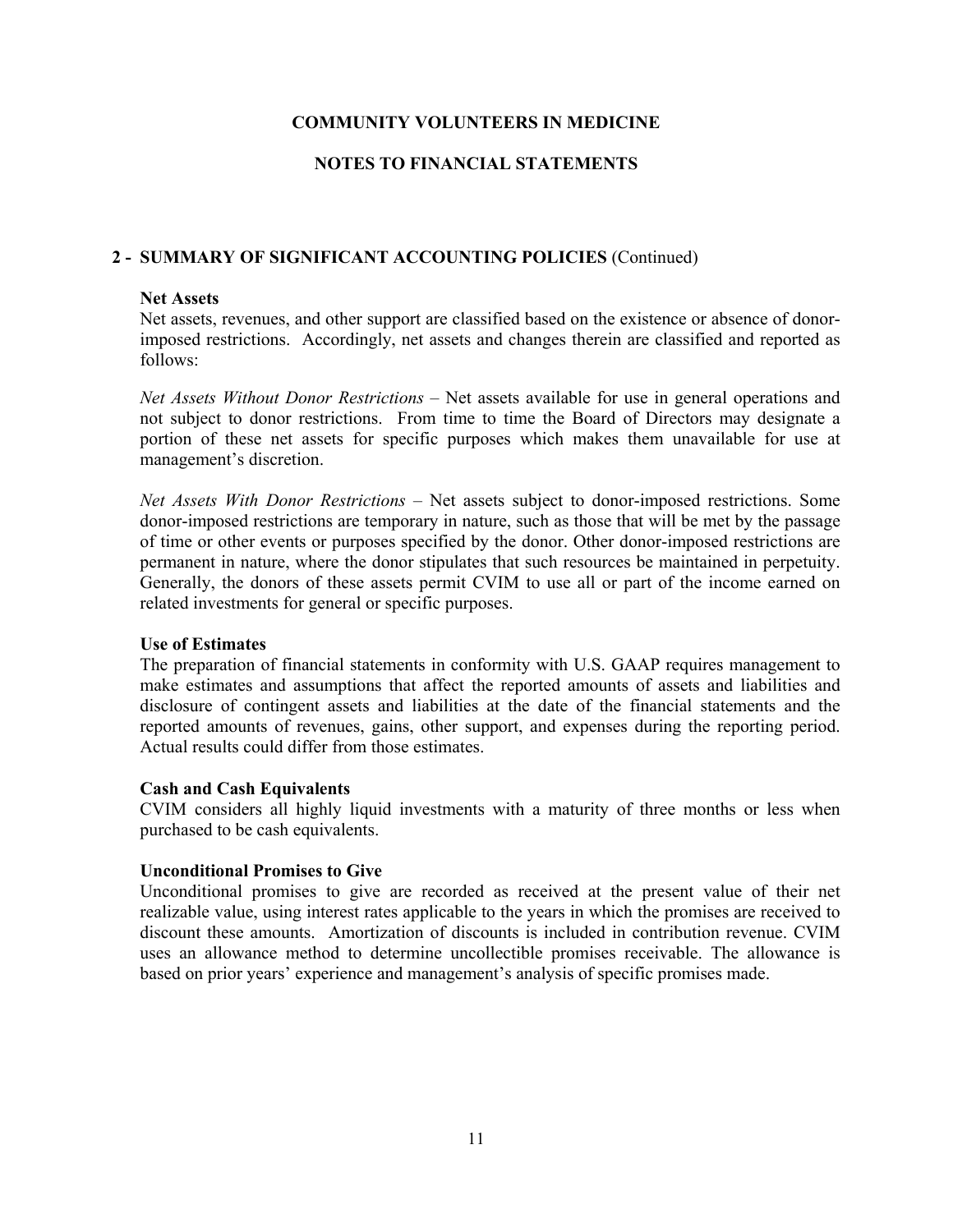#### **NOTES TO FINANCIAL STATEMENTS**

#### **2 - SUMMARY OF SIGNIFICANT ACCOUNTING POLICIES** (Continued)

#### **Investments**

Investments in marketable securities, debt securities and pooled investments held by outside Foundations are reported at their fair values in the statements of financial position. Unrealized gains and losses are included in the change in net assets. Investment income and gains restricted by a donor are reported as increases in unrestricted net assets if the restrictions are met (either by passage of time or by use) in the reporting period in which the income and gains are recognized.

#### **Property and Equipment and Depreciation**

Property and equipment are recorded at cost or, if donated, at the fair market value on the date of donation. Property and equipment are depreciated using a straight-line method over the estimated useful lives of the related assets, as follows:

| Building and building improvements | $5 - 30$ years |
|------------------------------------|----------------|
| Computer equipment and software    | 5 years        |
| Furniture and fixtures             | 5 years        |
| Medical and dental equipment       | 5 years        |

Expenditures for major renewals and betterments that extend the useful life of property and equipment are capitalized. Repairs and maintenance are charged to expense as incurred.

#### **Functional Allocation of Expenses**

The costs of providing program and supporting services have been summarized on a functional basis in the accompanying statements of functional expenses. CVIM incurs expenses that directly relate to, and can be assigned to, a specific program or supporting activity. CVIM also conducts a number of activities which benefit both its program objectives as well as supporting services (i.e. fundraising and management and general activities). The financial statements report certain categories of expenses that are attributed to more than one program or supporting function, therefore expenses require allocation on a reasonable basis that is consistently applied. Salaries, employee benefits, and payroll taxes are allocated based on estimates of time and effort incurred by personnel. Occupancy, insurance, office expenses, professional services, information technology/website, and personnel expenses are allocated based upon time and effort incurred by personnel or square footage, as applicable. Other expenses are based on actual costs directly related to the program services and supporting service categories.

#### **Building Expenses**

CVIM leases a portion of its building to unrelated tenants. Building expenses related to CVIM's operations are classified in program services and supporting services. Building expenses related to rental income are classified as non-operating activities.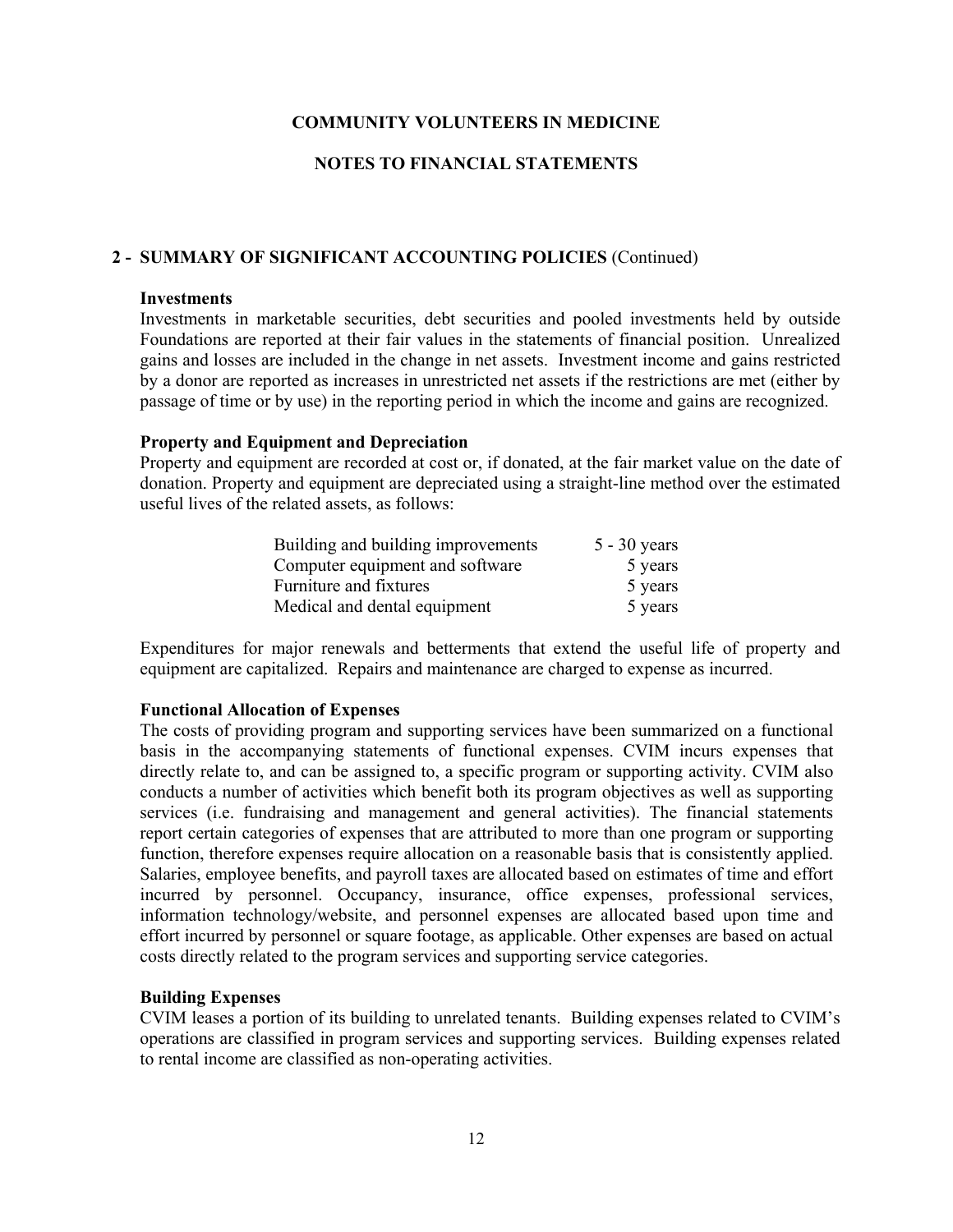# **NOTES TO FINANCIAL STATEMENTS**

#### **2 - SUMMARY OF SIGNIFICANT ACCOUNTING POLICIES** (Continued)

#### **Income Taxes**

CVIM is exempt from federal income and excise taxes under the provisions of Internal Revenue Code Section  $501(c)(3)$ , as well as exempt from state income taxes. CVIM is not a private foundation.

Management of CVIM considers the likelihood of changes by taxing authorities in its filed income tax returns and understands its obligation to recognize a liability for or disclose potential significant changes that management believes are more likely than not to occur upon examination by tax authorities, including changes to CVIM's status as a not-for-profit entity. Management believes CVIM met the requirements to maintain its tax-exempt status and has not identified any uncertain tax positions subject to the unrelated business income tax that require recognition or disclosure in the accompanying financial statements.

#### **Underwater Endowment Funds**

CVIM considers a fund to be underwater if the fair value of the funds is less than the sum of (a) the original value of initial and subsequent gift amounts donated to the fund and (b) any accumulations to the fund that are required to be maintained in perpetuity in accordance with the direction of the applicable donor gift instrument. CVIM has no underwater endowment funds as of June 30, 2021 and 2020.

#### **3 - LIQUIDITY AND AVAILABILITY OF RESOURCES**

CVIM's financial assets available within one year of the statement of financial position date for general expenditure are as follows:

|                                                                                           | June 30, |           |    |           |  |  |  |
|-------------------------------------------------------------------------------------------|----------|-----------|----|-----------|--|--|--|
|                                                                                           |          | 2021      |    | 2020      |  |  |  |
| Cash and cash equivalents                                                                 | S        | 2,246,441 | \$ | 2,517,630 |  |  |  |
| Unconditional promises to give, current                                                   |          | 142,241   |    | 282,090   |  |  |  |
| Total financial assets available within one year                                          |          | 2,388,682 |    | 2,799,720 |  |  |  |
| Less: amounts unavailable for general<br>expenditures within one year, due to             |          |           |    |           |  |  |  |
| Restricted by donor with time and purpose restrictions                                    |          | 381,267   |    | 223,985   |  |  |  |
| Add: Fiscal year spending rate allocation                                                 |          | 444,156   |    | 415,103   |  |  |  |
| Total financial assets available to management<br>for general expenditure within one year |          | 2,451,571 |    | 2,990,838 |  |  |  |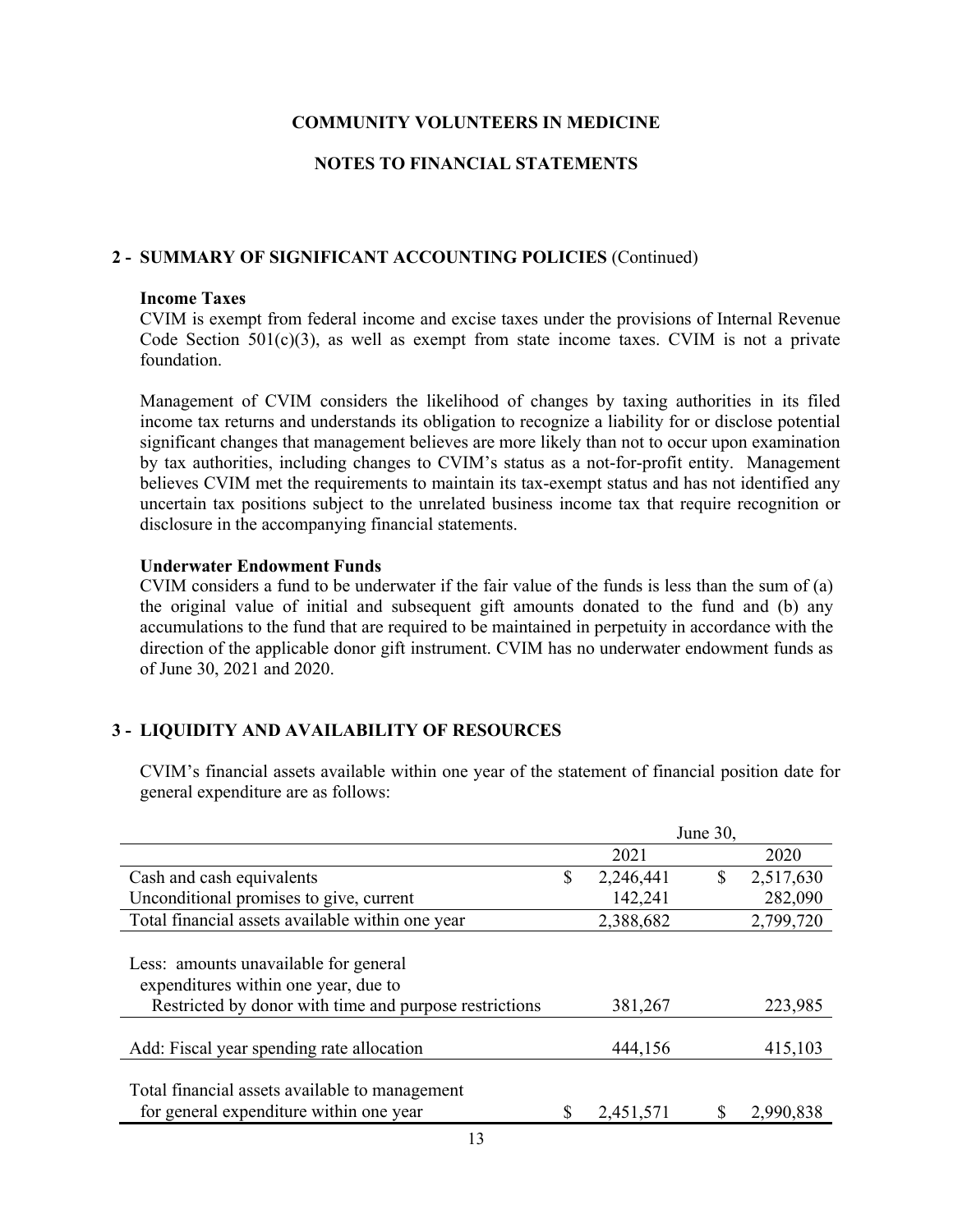# **NOTES TO FINANCIAL STATEMENTS**

# **3 - LIQUIDITY AND AVAILABILITY OF RESOURCES** (Continued)

CVIM's financial assets available to meet cash needs for general expenditures within one year represents funding for ongoing operational requirements and program expenditures in fiscal year 2022.

CVIM has certain donor-restricted assets limited as to use which are available for general expenditure within one year in the normal course of operations. Accordingly, these assets have been included in the above qualitative information for financial assets to meet general expenditures within one year. CVIM has time restricted contributions that will also be available for general expenditures in the next year which are included as liquid assets available in the next year.

In addition, CVIM's spending policy allows for annual spending based on 4% of the trailing 3 year average of the market value of the investment account. A measure of this investment return is included in assets available to meet general expenditures over the next 12 months.

#### **Liquidity Management**

CVIM has an investment policy authorized by the Board of Directors that provides guidance and oversight for the management of cash and cash equivalents, and investments. The policy provides that CVIM maintain an adequate level of cash to meet on-going operational requirements. In addition, the policy sets forth the structure for investment of excess cash based on the financial needs of CVIM, the time horizon of those needs and the Board of Directors' investment philosophy.

# **4 - UNCONDITIONAL PROMISES TO GIVE**

Unconditional promises to give are as follows:

|                                            | June 30, |           |    |         |  |  |
|--------------------------------------------|----------|-----------|----|---------|--|--|
|                                            |          | 2021      |    | 2020    |  |  |
| Gross unrestricted promises to give        | \$       | 277,241   | \$ | 393,090 |  |  |
| Less unamortized discount                  |          | (10, 544) |    | (7,888) |  |  |
| Less allowances for uncollectible promises |          | (1, 594)  |    | (9,361) |  |  |
| Net unconditional promises to give         | S        | 265,103   | S  | 375,841 |  |  |
| Amounts due in                             |          |           |    |         |  |  |
| Less than one year                         | S        | 142,241   | S  | 282,090 |  |  |
| One to five years                          |          | 135,000   |    | 111,000 |  |  |
| Gross unconditional promises to give       | \$       | 277,241   |    | 393,090 |  |  |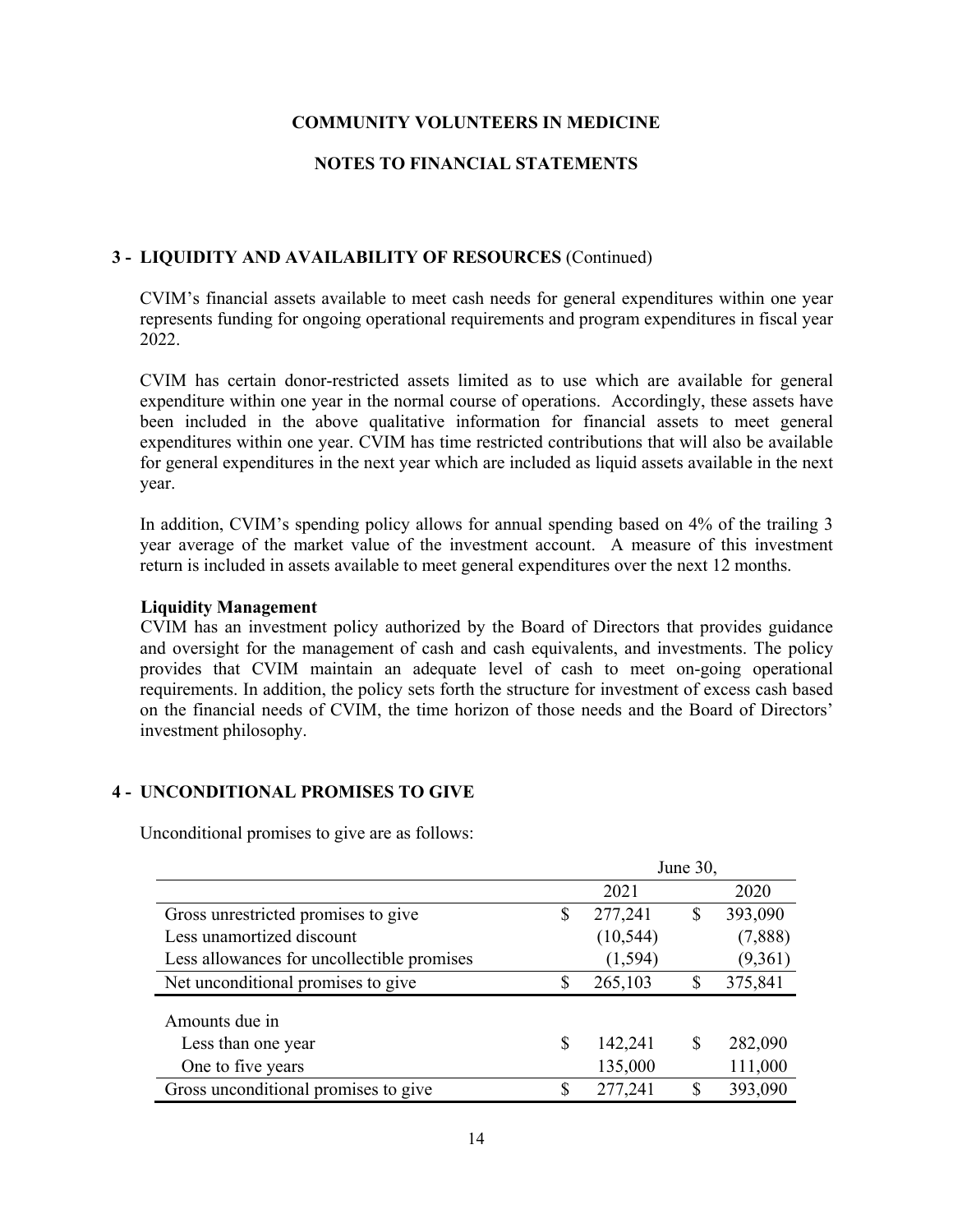# **NOTES TO FINANCIAL STATEMENTS**

# **4 - UNCONDITIONAL PROMISES TO GIVE** (Continued)

Pledges to be received in future years are recorded at present value using a discount rate at the time of the pledge for the years ended June 30, 2021 and 2020.

# **5 - INVESTMENTS**

Investments consist of the following:

|                                           | June 30,   |  |            |  |  |  |  |
|-------------------------------------------|------------|--|------------|--|--|--|--|
|                                           | 2021       |  | 2020       |  |  |  |  |
| Common stocks                             | 6,216,025  |  | 4,672,843  |  |  |  |  |
| Community Foundation – pooled investments | 139,573    |  | 125,889    |  |  |  |  |
| Mutual funds and ETFs                     | 3,814,329  |  | 2,296,159  |  |  |  |  |
| <b>Bonds</b>                              | 2,353,234  |  | 2,950,128  |  |  |  |  |
| Total investments                         | 12,523,161 |  | 10,045,019 |  |  |  |  |

The following schedule summarizes the investment return in the statements of activities and changes in net assets:

|                                   | June 30,  |  |           |  |  |  |  |
|-----------------------------------|-----------|--|-----------|--|--|--|--|
|                                   | 2021      |  | 2020      |  |  |  |  |
| Interest and dividends            | 220,712   |  | 248,918   |  |  |  |  |
| Net realized and unrealized gains | 2,507,059 |  | 210,735   |  |  |  |  |
| Investment fees                   | (72, 663) |  | (70, 806) |  |  |  |  |
| Total investment income, net      | 2,655,108 |  | 388,847   |  |  |  |  |

# **6 - PROPERTY AND EQUIPMENT, NET**

Property and equipment consists of the following:

|                                          | June 30, |             |    |             |  |  |
|------------------------------------------|----------|-------------|----|-------------|--|--|
|                                          |          | 2021        |    | 2020        |  |  |
| Land, building $&$ building improvements | \$       | 3,637,304   | \$ | 3,614,732   |  |  |
| Computer equipment and software          |          | 443,238     |    | 201,625     |  |  |
| Furniture and fixtures                   |          | 243,155     |    | 240,221     |  |  |
| Medical and dental equipment             |          | 594,283     |    | 516,919     |  |  |
|                                          |          | 4,917,980   |    | 4,573,497   |  |  |
| Less accumulated depreciation            |          | (1,373,474) |    | (1,164,481) |  |  |
|                                          |          | 3,544,506   |    | 3,409,016   |  |  |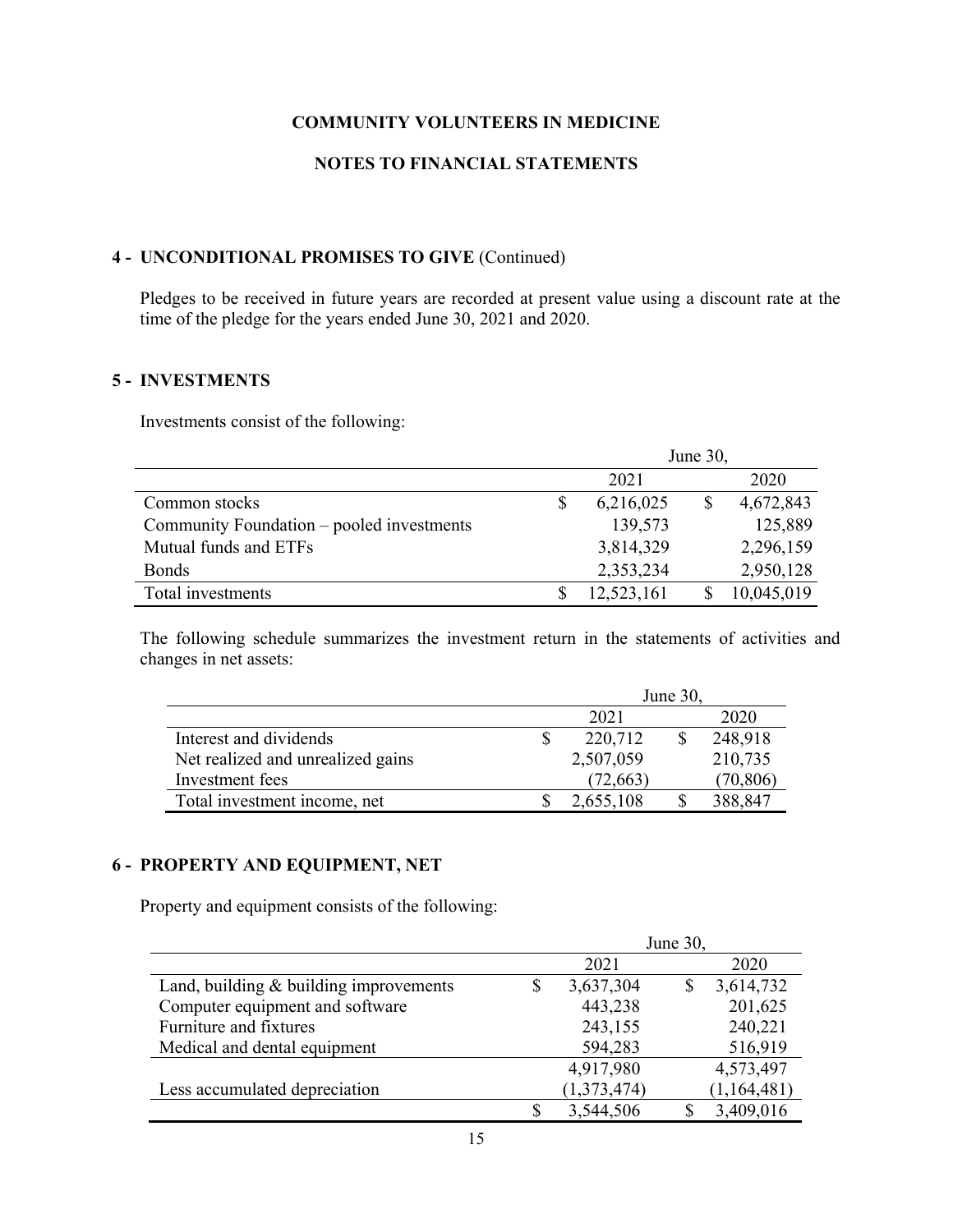#### **NOTES TO FINANCIAL STATEMENTS**

# **6 - PROPERTY AND EQUIPMENT, NET** (Continued)

Total depreciation expense for the years ended June 30, 2021 and 2020 was \$208,993 and \$172,833, respectively.

#### **7 - NOTE PAYABLE**

On April 23, 2020, CVIM qualified for and received a loan pursuant to the Paycheck Protection Program, a program implemented by the U.S. Small Business Administration under the Coronavirus Aid, Relief, and Economic Security Act, from a qualified lender (the "PPP Lender"), for an aggregate principal amount of \$744,000 (the "PPP Loan"). During the fiscal year ended June 30, 2021, CVIM applied for and received forgiveness in the amount of \$744,000 for the entire principal amount of the PPP Loan. The income associated with the forgiveness is recognized and presented in nonoperating activities on the statement of activities and changes in net assets as of June 30, 2021.

# **8 - NET ASSETS WITH DONOR RESTRICTIONS**

Net assets with donor restrictions are restricted for the following purposes or periods.

|                                               | June 30, |           |  |         |  |
|-----------------------------------------------|----------|-----------|--|---------|--|
|                                               |          | 2021      |  | 2020    |  |
| Subject to expenditure for specified purposes |          | 381,267   |  | 223,985 |  |
| Subject to the passage of time                |          | 135,000   |  | 111,000 |  |
| Not subject to appropriation or expenditure   |          |           |  |         |  |
| Endowment investment fund held in perpetuity  |          | 515,968   |  | 515,968 |  |
| Investment held in perpetuity                 |          | 10,000    |  | 10,000  |  |
|                                               |          | 1,042,235 |  | 860,953 |  |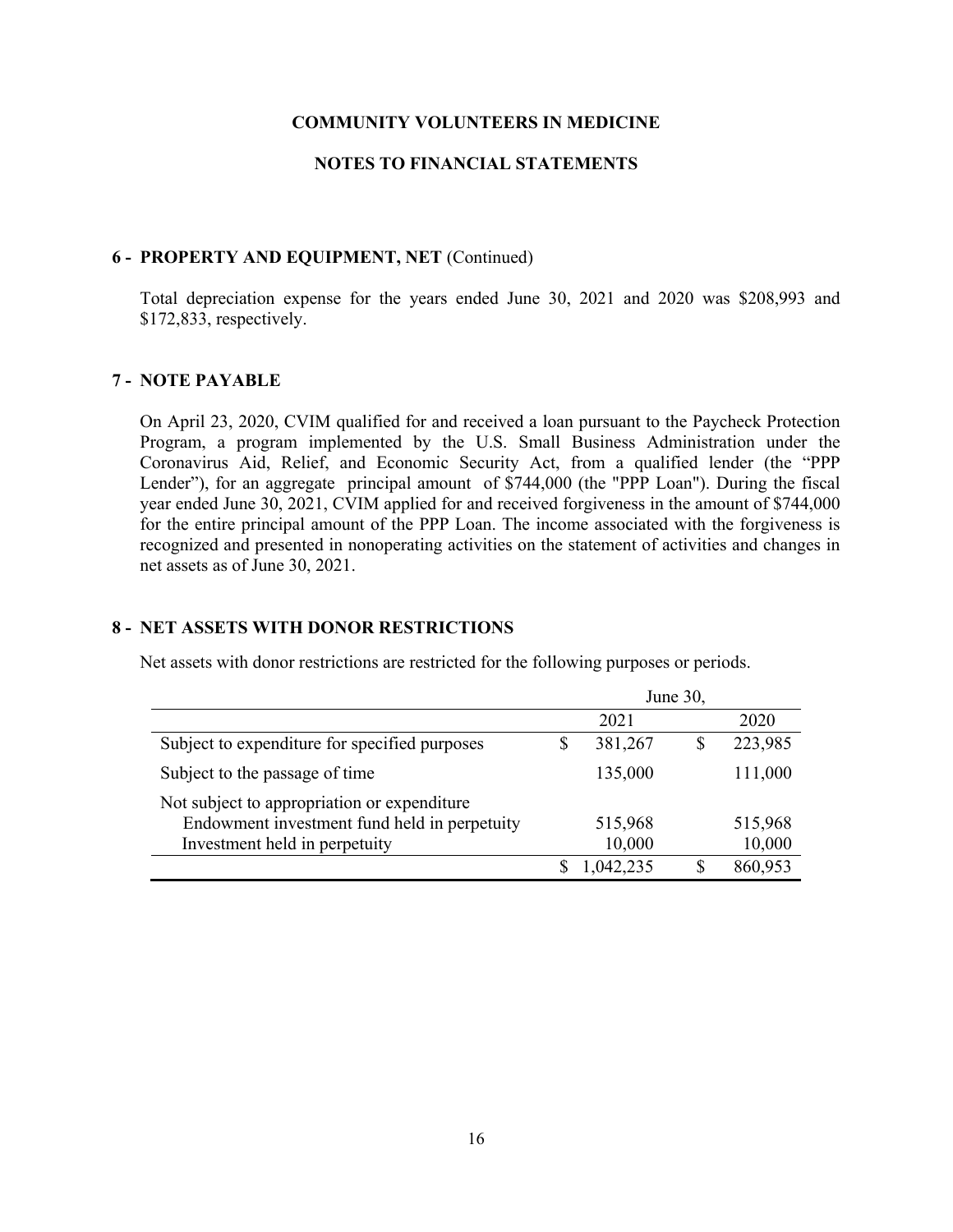# **NOTES TO FINANCIAL STATEMENTS**

#### **8 - NET ASSETS WITH DONOR RESTRICTIONS** (Continued)

Net assets were released from donor restrictions by incurring expenses satisfying the restricted purposes, by the expiration of a time restriction or by the occurrence of other events specified by donors.

|                                   | June 30, |         |   |         |  |
|-----------------------------------|----------|---------|---|---------|--|
|                                   |          | 2021    |   | 2020    |  |
| Purpose restrictions accomplished |          |         |   |         |  |
| Education and program support     | S        | 26,728  | S | 61,726  |  |
| Pain, vision and dental services  |          | 78,755  |   | 52,590  |  |
| Purchase of supplies              |          | 30,000  |   |         |  |
| Vaccine clinics                   |          | 50,000  |   |         |  |
| Capital upgrades and equipment    |          | 30,000  |   |         |  |
| Time restrictions expired         |          | 112,200 |   | 53,815  |  |
|                                   |          | 327,683 |   | 168,131 |  |

#### **9 - ENDOWMENT NET ASSETS**

#### **Edgar R. Lawrence Dental Endowment Fund**

CVIM's Lawrence dental endowment consists of funds established to support the operating, program and capital needs of their dental program. Contributions to the endowment are subject to donor restrictions that stipulate the original principal to be held and invested indefinitely. The balance in this fund is approximately \$139,000 as of June 30, 2021 and 2020, and is included within net assets with donor restrictions on the statements of financial position.

#### **Gordon B. Hattersley, Jr. Endowment Fund**

CVIM's Hattersley endowment consists of funds established to support the general operating, program and capital needs of CVIM. Contributions to the endowment are subject to donor restrictions that stipulate the original principal to be held and invested indefinitely. The balance in the fund is approximately \$377,000 as of June 30, 2021 and 2020, and is included within net assets with donor restrictions on the statements of financial position.

CVIM requires the preservation of the fair value of the original gift as of the gift date of the donor-restricted endowment funds. As a result, CVIM classifies as net assets with donor restriction (a) the original value of gifts donated to the permanent endowment, (b) the original value of subsequent gifts to the permanent endowment, and (c) accumulations to the permanent endowment made in accordance with the direction of the applicable donor gift instrument at the time the accumulation is added to the fund. CVIM considers various factors in making a determination to appropriate or accumulate donor-restricted endowment funds.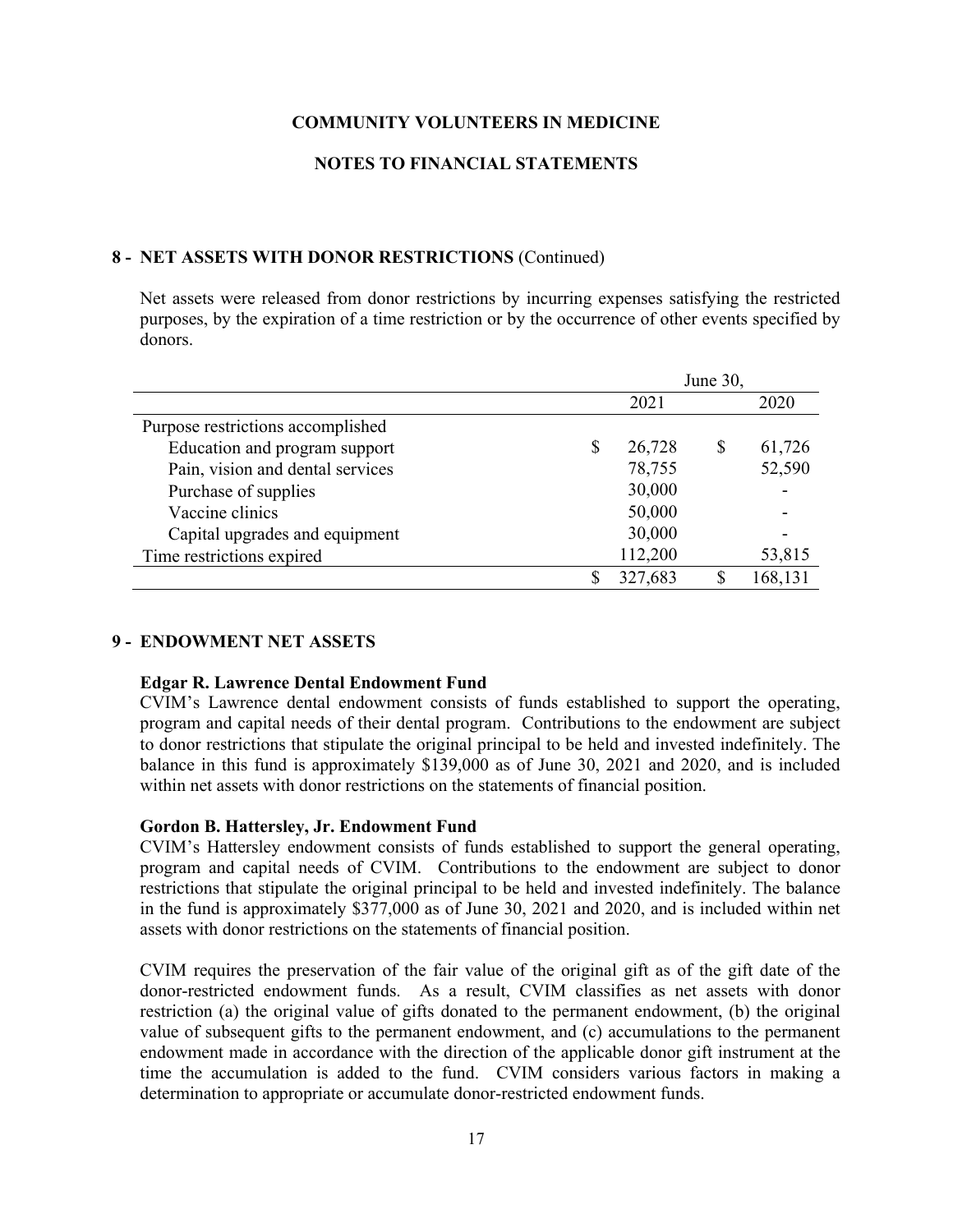# **NOTES TO FINANCIAL STATEMENTS**

#### **9 - ENDOWMENT NET ASSETS** (Continued)

CVIM has adopted investment and spending policies for endowment assets that attempt to subject the fund to low investment risk and provide current income. CVIM's objective is to provide capital for their medical programs, preserve endowment assets without subjecting them to substantial risk, and provide additional growth through new gifts.

Investment earnings on these endowment funds are considered without donor restriction and are utilized during the fiscal year.

#### **10 - FAIR VALUE MEASUREMENTS**

U.S. GAAP defines fair value, provides guidance for measuring fair value and requires certain disclosures. U.S. GAAP discusses valuation techniques, such as the market approach (comparable market prices), the income approach (present value of future income or cash flow) and the cost approach (cost to replace the service capacity of an asset or replacement cost). U.S. GAAP provides for a fair value hierarchy that prioritizes the inputs to valuation techniques used to measure fair value into three broad levels. The following is a brief description of those three levels:

- Level 1: Observable inputs such as quoted prices (unadjusted) in active markets for identical assets or liabilities.
- Level 2: Inputs other than quoted prices that are observable for the asset or liability, either directly or indirectly. These include quoted prices for similar assets or liabilities in markets that are not active.
- Level 3: Unobservable inputs that reflect management's own assumptions.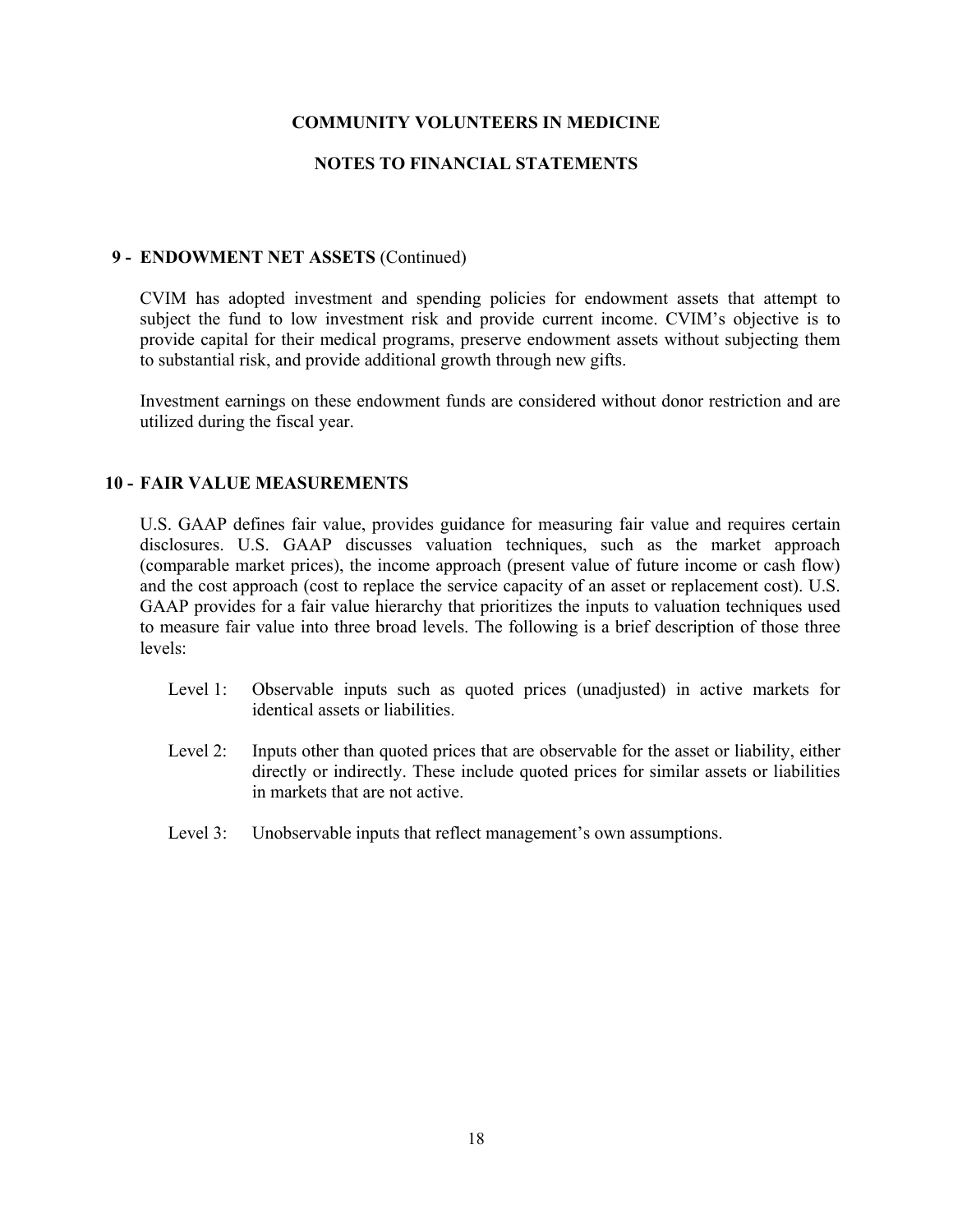# **NOTES TO FINANCIAL STATEMENTS**

#### **10 - FAIR VALUE MEASUREMENTS** (Continued)

The following is a description of the valuation methodologies used for the assets measured at fair value, including the general classification of such instruments pursuant to the valuation hierarchy, as applicable:

*Common stoc*ks - Valued at the closing price reported on the active market on which the individual securities are traded.

*Mutual funds* - Valued at the daily closing price as reported by the fund. Mutual funds held by CVIM are open-end mutual funds that are registered with the Securities and Exchange Commission. These funds are required to publish their daily net asset value (NAV) and to transact at that price. The mutual funds held by CVIM are deemed to be actively traded.

*Pooled accounts* - The pooled accounts held in Community Foundation are valued using the net asset value as a practical expedient to estimate fair value. This practical expedient would be used if it is determined to be probable that the pooled accounts would sell investments for an amount different from the reported net asset value. The underlying securities in the pooled accounts are listed on the national securities exchanges and valued on the basis of year-end closing prices. CVIM has concluded that the net asset value as adjusted (for mutual fund dividends, mutual fund splits and administrative maintenance charges and other items) and reported by Community Foundation approximates fair value of the investments.

*Corporate and government bonds* – Valued using pricing models maximizing the use of observable inputs for similar securities. This included basing value on yields available on comparable securities of issuers with similar credit ratings.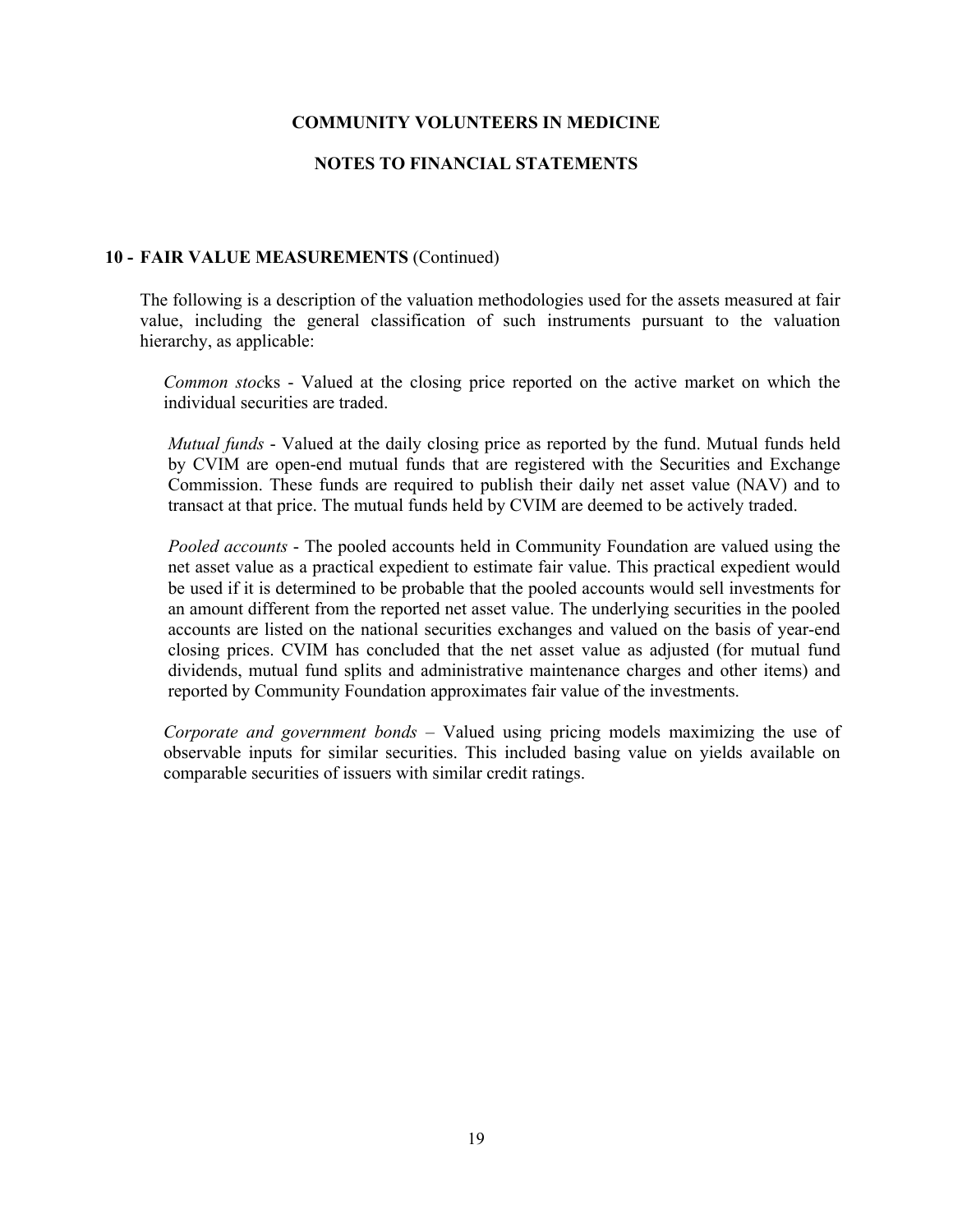# **NOTES TO FINANCIAL STATEMENTS**

# **10 - FAIR VALUE MEASUREMENTS** (Continued)

The following table summarizes investment assets measured at fair value:

|                                | June 30, 2021                    |            |              |         |    |         |              |            |
|--------------------------------|----------------------------------|------------|--------------|---------|----|---------|--------------|------------|
|                                | <b>Investments at Fair Value</b> |            |              |         |    |         |              |            |
|                                |                                  | Level 1    |              | Level 2 |    | Level 3 |              | Total      |
|                                |                                  |            |              |         |    |         |              |            |
| Common stocks                  |                                  |            |              |         |    |         |              |            |
| Basic materials sector         | \$                               | 505,953    | $\mathbb{S}$ |         | \$ |         | $\mathbb{S}$ | 505,953    |
| Consumer goods sector          |                                  | 1,393,441  |              |         |    |         |              | 1,393,441  |
| Financial sector               |                                  | 883,120    |              |         |    |         |              | 883,120    |
| Healthcare sector              |                                  | 1,198,438  |              |         |    |         |              | 1,198,438  |
| Industrial goods sector        |                                  | 605,604    |              |         |    |         |              | 605,604    |
| Services sector                |                                  | 633,148    |              |         |    |         |              | 633,148    |
| Technology sector              |                                  | 996,321    |              |         |    |         |              | 996,321    |
| Mutual funds and ETFs          |                                  |            |              |         |    |         |              |            |
| Diversified emerging markets   |                                  | 1,432,745  |              |         |    |         |              | 1,432,745  |
| Diversified Pacific and Asia   |                                  | 214,911    |              |         |    |         |              | 214,911    |
| Intermediate government ETF    |                                  | 365,276    |              |         |    |         |              | 365,276    |
| Inflation-protected ETF        |                                  | 153,356    |              |         |    |         |              | 153,356    |
| Foreign large blend            |                                  | 414,126    |              |         |    |         |              | 414,126    |
| Foreign small/mid blend        |                                  | 153,506    |              |         |    |         |              | 153,506    |
| Mid-cap blend                  |                                  | 508,843    |              |         |    |         |              | 508,843    |
| Small blend                    |                                  | 571,566    |              |         |    |         |              | 571,566    |
| <b>Bonds</b>                   |                                  |            |              |         |    |         |              |            |
| Corporate bonds                |                                  | 1,612,821  |              |         |    |         |              | 1,612,821  |
| US government agency bonds     |                                  | 740,413    |              |         |    |         |              | 740,413    |
| Total assets in the fair value |                                  |            |              |         |    |         |              |            |
| hierarchy                      | \$                               | 12,383,588 | \$           |         | \$ |         |              | 12,383,588 |
| <b>Community Foundation</b>    |                                  |            |              |         |    |         |              |            |
| Pooled accounts (a)            |                                  |            |              |         |    |         |              | 139,573    |
| Investments at fair value      |                                  |            |              |         |    |         | \$           | 12,523,161 |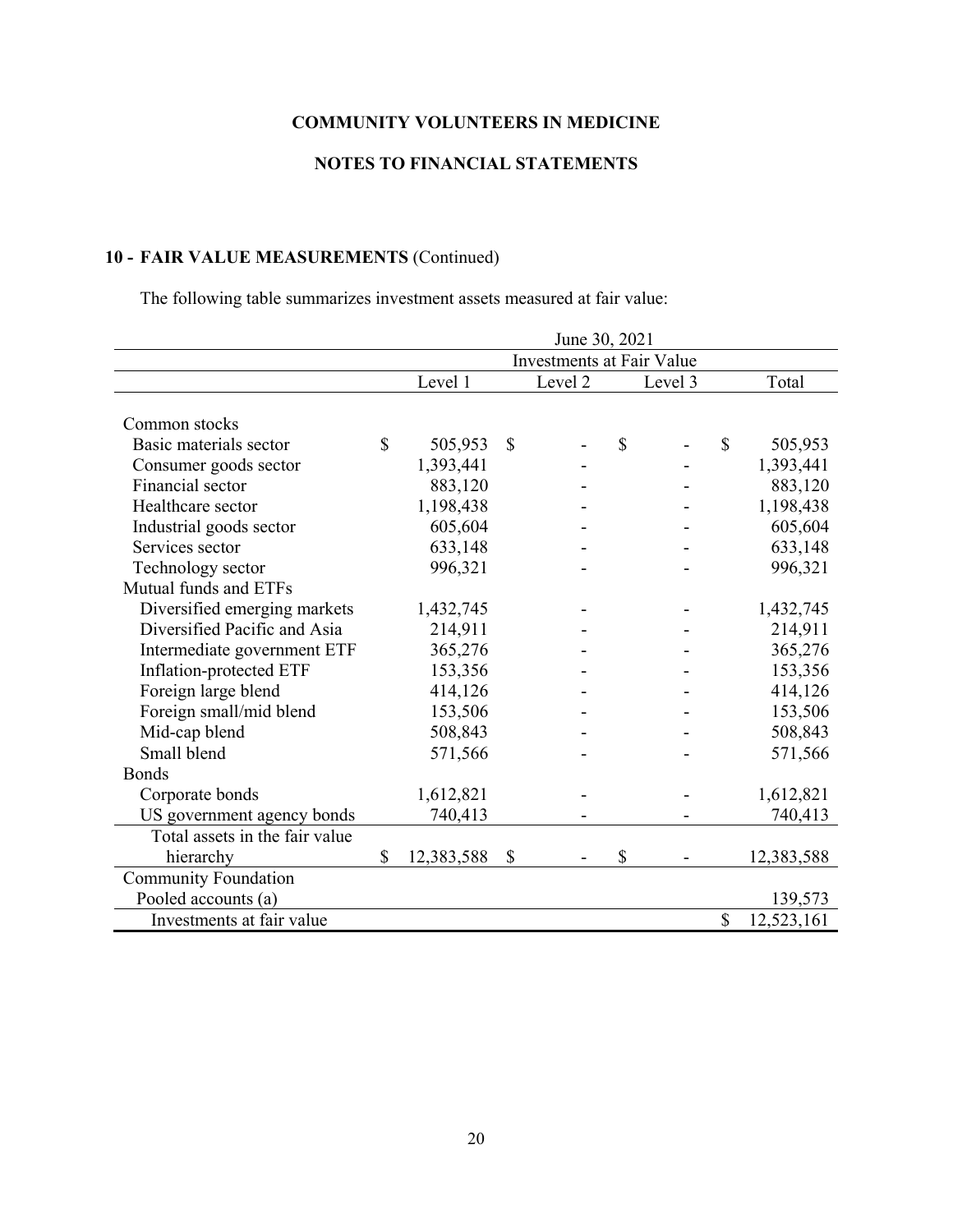# **NOTES TO FINANCIAL STATEMENTS**

|  |  | 10 - FAIR VALUE MEASUREMENTS (Continued) |  |
|--|--|------------------------------------------|--|
|--|--|------------------------------------------|--|

|                                | June 30, 2020                    |           |               |         |               |         |              |            |
|--------------------------------|----------------------------------|-----------|---------------|---------|---------------|---------|--------------|------------|
|                                | <b>Investments at Fair Value</b> |           |               |         |               |         |              |            |
|                                |                                  | Level 1   |               | Level 2 |               | Level 3 |              | Total      |
|                                |                                  |           |               |         |               |         |              |            |
| Common stocks                  |                                  |           |               |         |               |         |              |            |
| Basic materials sector         | $\mathbb{S}$                     | 397,127   | <sup>\$</sup> |         | $\mathcal{S}$ |         | $\mathbb{S}$ | 397,127    |
| Consumer goods sector          |                                  | 1,109,696 |               |         |               |         |              | 1,109,696  |
| Financial sector               |                                  | 582,370   |               |         |               |         |              | 582,370    |
| Healthcare sector              |                                  | 930,449   |               |         |               |         |              | 930,449    |
| Industrial goods sector        |                                  | 426,347   |               |         |               |         |              | 426,347    |
| Services sector                |                                  | 541,361   |               |         |               |         |              | 541,361    |
| Technology sector              |                                  | 685,493   |               |         |               |         |              | 685,493    |
| Mutual funds and ETFs          |                                  |           |               |         |               |         |              |            |
| Diversified emerging markets   |                                  | 710,240   |               |         |               |         |              | 710,240    |
| Diversified Pacific and Asia   |                                  | 153,142   |               |         |               |         |              | 153,142    |
| Foreign large blend            |                                  | 316,209   |               |         |               |         |              | 316,209    |
| Foreign small/mid blend        |                                  | 108,698   |               |         |               |         |              | 108,698    |
| Mid-cap blend                  |                                  | 558,249   |               |         |               |         |              | 558,249    |
| Small blend                    |                                  | 449,621   |               |         |               |         |              | 449,621    |
| <b>Bonds</b>                   |                                  |           |               |         |               |         |              |            |
| Corporate bonds                |                                  | 2,289,383 |               |         |               |         |              | 2,289,383  |
| US government agency bonds     |                                  | 660,745   |               |         |               |         |              | 660,745    |
| Total assets in the fair value |                                  |           |               |         |               |         |              |            |
| hierarchy                      | \$                               | 9,919,130 | \$            |         | \$            |         |              | 9,919,130  |
| <b>Community Foundation</b>    |                                  |           |               |         |               |         |              |            |
| Pooled accounts (a)            |                                  |           |               |         |               |         |              | 125,889    |
| Investments at fair value      |                                  |           |               |         |               |         | \$           | 10,045,019 |

(a) Certain investments that are measured at fair value using the net asset value per share expedient have not been classified in the fair value hierarchy. The net asset value amounts presented in this table are intended to permit reconciliation of the fair value hierarchy to the line items presented in the statements of financial position.

# **11 - FINANCIAL RISK AND CONCENTRATION OF CREDIT RISK**

CVIM's investments are exposed to various risks such as interest rate, market and credit. Due to the level of these risks, it is possible that changes in risk in the near term could materially affect investment balances and the amounts reported in the financial statements.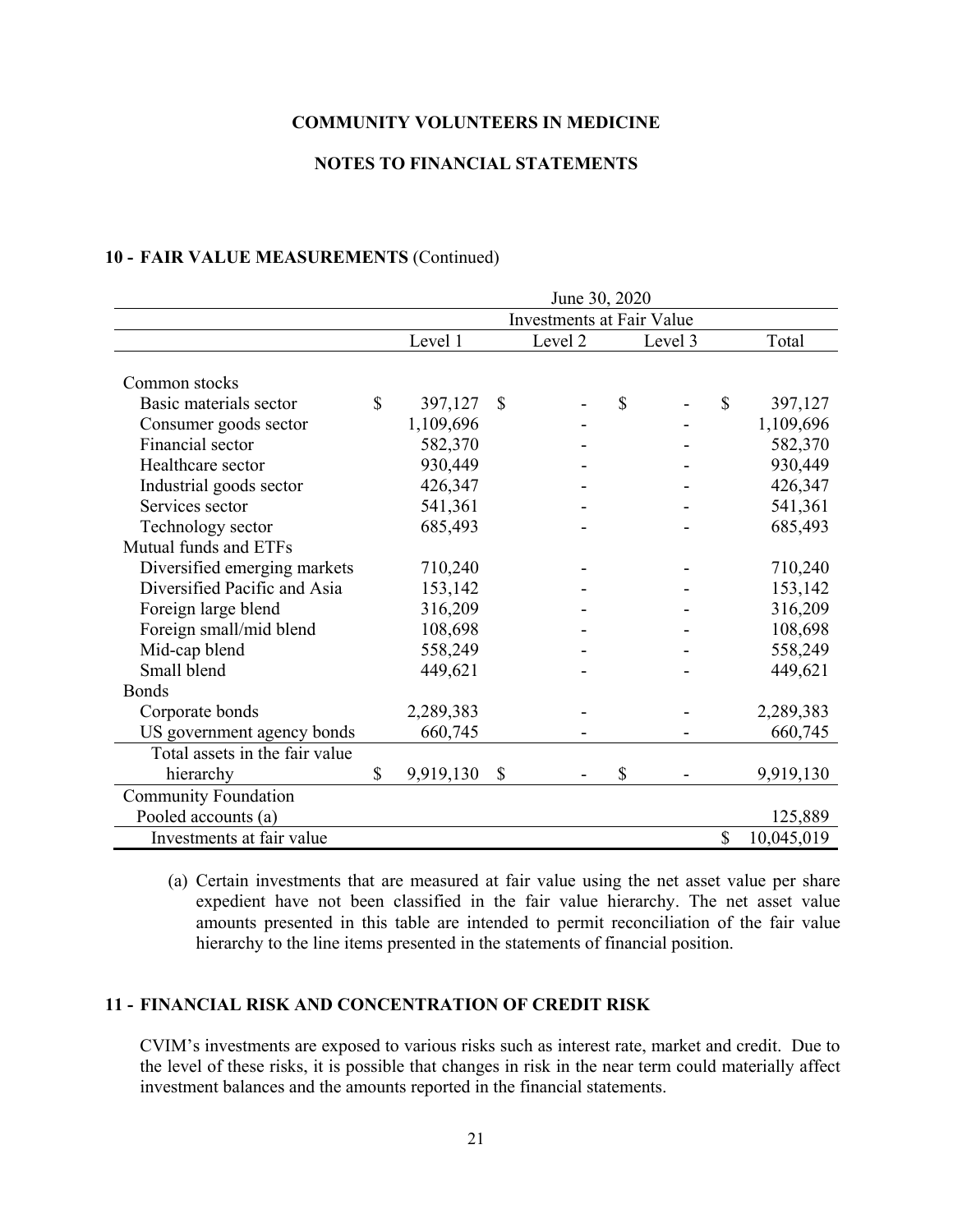#### **NOTES TO FINANCIAL STATEMENTS**

#### **11 - FINANCIAL RISK AND CONCENTRATION OF CREDIT RISK** (Continued)

CVIM maintains cash at various financial institutions. At times, cash in these accounts may exceed the Federal Deposit Insurance Corporation limit and the National Credit Union Administration limit of \$250,000. Uninsured cash at June 30, 2021 was approximately \$1,291,000. Per CVIM's investment policy, a cash reserve of approximately six months' operating expenses is required to be maintained.

#### **12 - LEASING ARRANGEMENTS**

CVIM leases space to unrelated tenants under non-cancelable operating leases. These leases will expire at various times through May 2025. These leases have escalation clauses which are recognized ratably over the lease term, with the deferred rental income recorded within other current assets within the statements of financial position. As part of the lease, the tenants remitted security deposits which are to be returned at the conclusion of the lease if all lease obligations are met.

The following is a schedule by years of future minimum rentals expected to be received under the leases:

| Year Ending June 30, |         |
|----------------------|---------|
| 2022                 | 189,788 |
| 2023                 | 166,460 |
| 2024                 | 108,374 |
| 2025                 | 72,383  |
|                      | 537,005 |

Building expenses allocated to building rental income consist of the following:

|                         | Year Ended June 30, |  |         |  |  |  |
|-------------------------|---------------------|--|---------|--|--|--|
|                         | 2021                |  |         |  |  |  |
| Common area maintenance | 48,018              |  | 52,949  |  |  |  |
| Depreciation            | 81,125              |  | 84,798  |  |  |  |
| Insurance               | 3,671               |  | 21,393  |  |  |  |
| Real estate taxes       | 38,165              |  | 37,604  |  |  |  |
| Other                   | 4,819               |  | 9,072   |  |  |  |
|                         | 175,798             |  | 205,816 |  |  |  |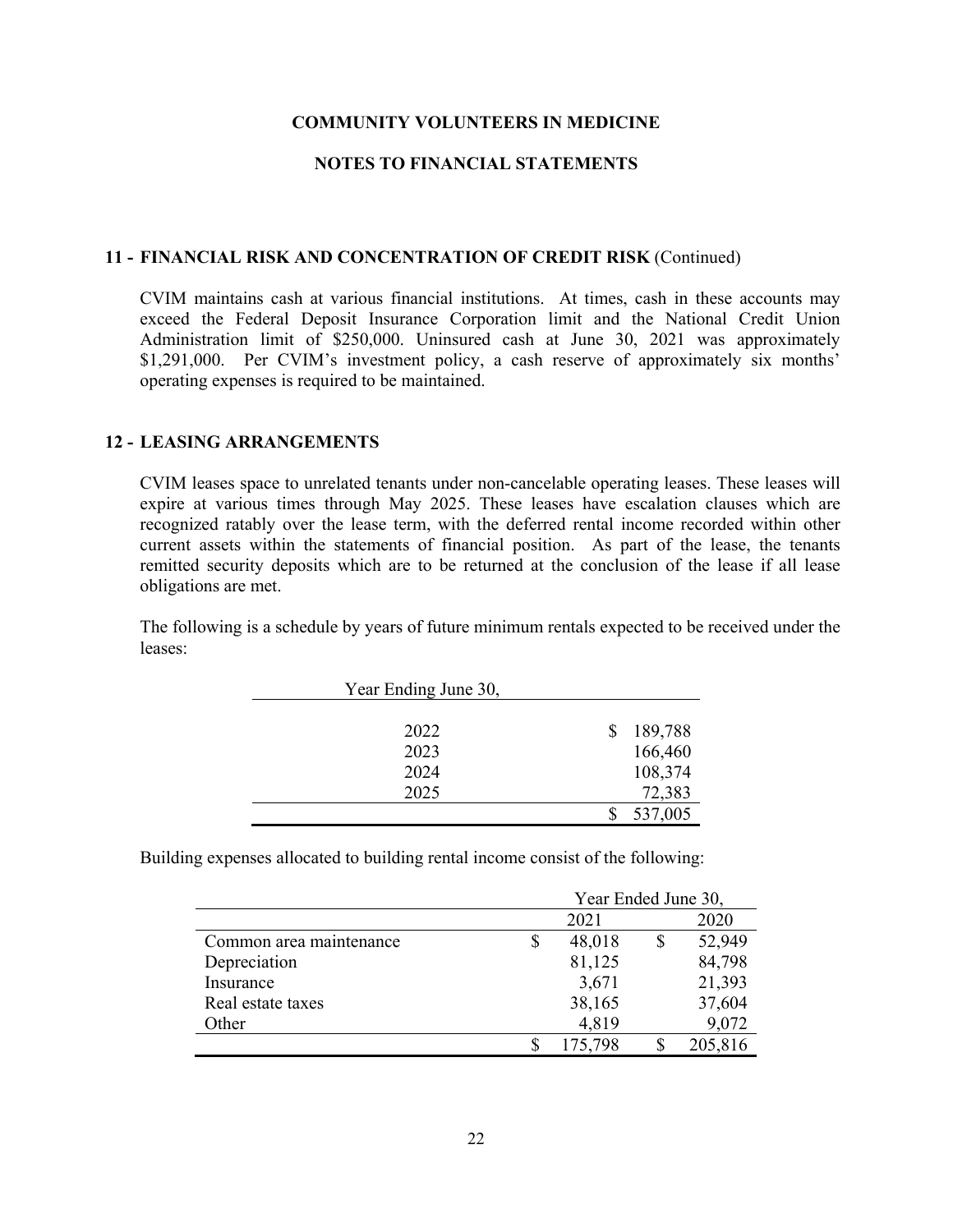#### **NOTES TO FINANCIAL STATEMENTS**

# **13 - RETIREMENT PLAN**

CVIM sponsors a 401(k) profit sharing plan for all current employees meeting certain eligibility requirements. The plan allows for employee salary deferrals and discretionary employer matching and profit-sharing contributions. CVIM's plan contributions were \$97,519 and \$77,894 for the years ended June 30, 2021 and 2020, respectively.

#### **14 - DONATED SERVICES AND MATERIALS**

CVIM receives significant contributions of medical and professional services, prescription drugs, laboratory testing and supplies. Due to various factors, the amount of donated services and materials may vary from year to year. Non-cash contributions and offsetting expenses have been recognized in the accompanying financial statements:

|                                                    | Year Ended June 30, |  |           |  |
|----------------------------------------------------|---------------------|--|-----------|--|
|                                                    | 2021                |  | 2020      |  |
| Donated services                                   |                     |  |           |  |
| Medical and dental professional services           | \$1,180,142         |  | 1,465,418 |  |
| Medical consultant fees, labs and radiology        | 1,764,574           |  | 1,861,350 |  |
| Professional services                              | 42,434              |  | 40,898    |  |
| Donated materials                                  |                     |  |           |  |
| Prescription drugs and medical and dental supplies | 4,185,579           |  | 4,018,649 |  |
| Other materials and supplies                       | 14,452              |  | 34,151    |  |
| Total donated services and materials               | 7,187,181           |  | 7,420,466 |  |

During the years ended June 30, 2021 and 2020, CVIM received and subsequently sold donated securities in the amount of \$84,918 and \$89,678, respectively.

During the years ended June 30, 2021 and 2020, CVIM received donated property and equipment totaling \$107,857 and \$0, respectively.